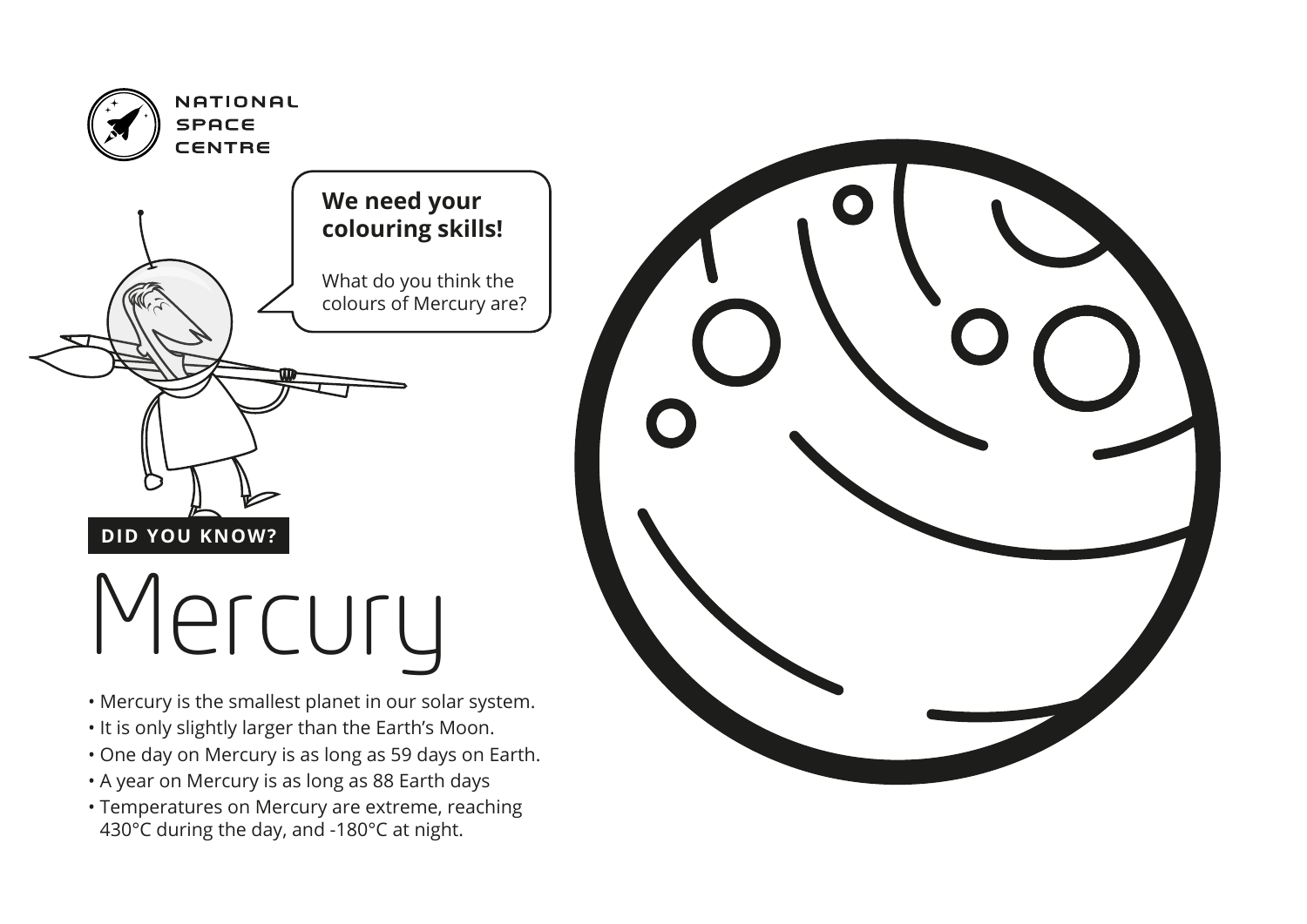

NATIONAL

- Venus is the second closest planet to the Sun.
- One day on Venus lasts 243 Earth days.
- A year on Venus is as long as 225 Earth days.
- Venus is the hottest planet in our Solar System.
- It has a toxic atmosphere and thick sulphuric acid clouds that smell like rotten eggs.

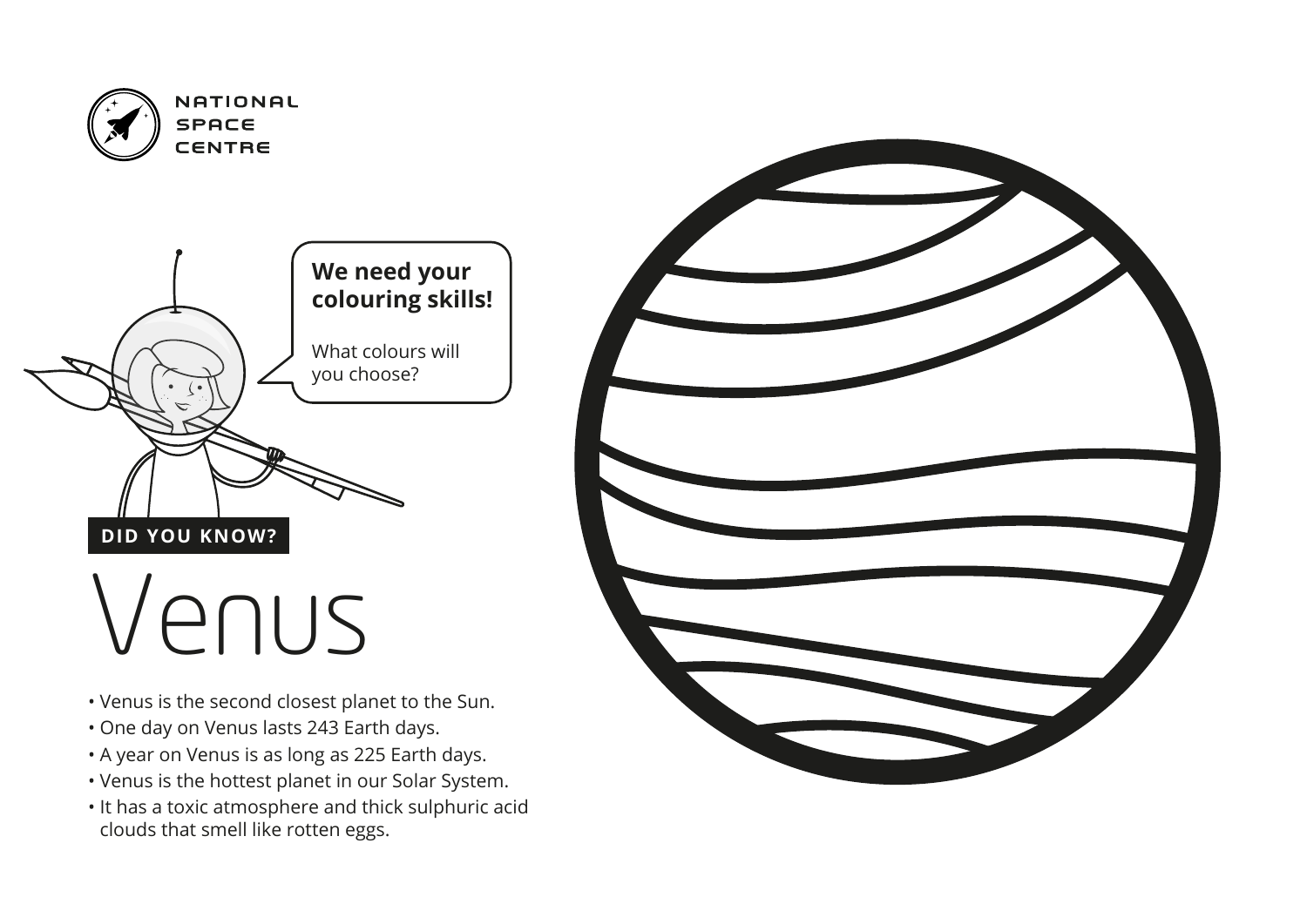

### The Earth

Depending on where you are on the globe, you could be spinning through space at just over **1,000 miles per hour**.

Water covers **70 percent** of Earth's surface.

**1 million** Earths could fit in the Sun.

Earth's atmosphere is composed of about 78 percent nitrogen, 21 percent oxygen, 0.9 percent argon, and 0.1 percent other gases.

Earth is the only planet not named after a god.

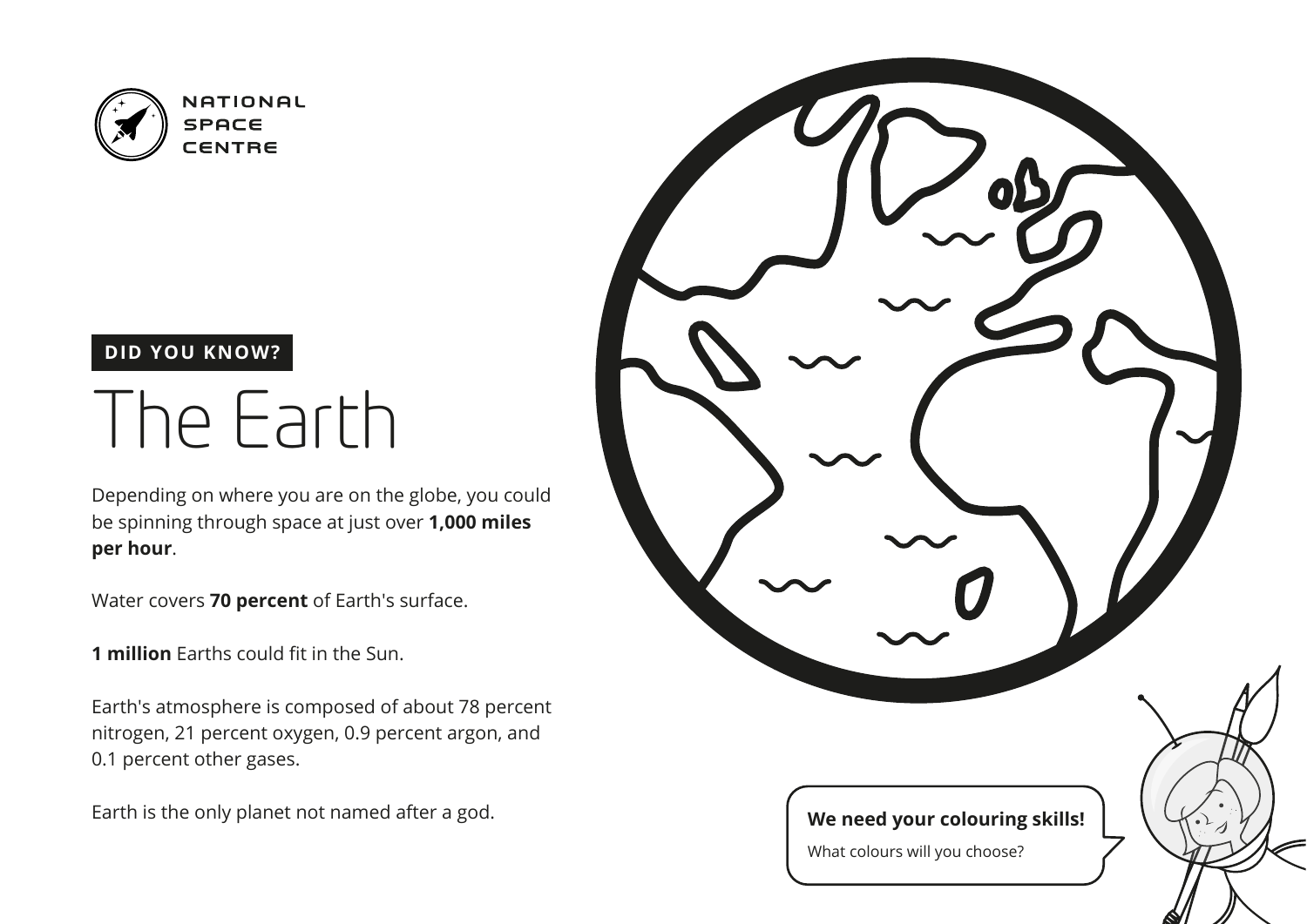

- Mars has two moons named Phobos and Deimos.
- One day on Mars lasts a little over 24 hours.
- A year on Mars is as long as 687 Earth days.
- Iron minerals on its surface make the planet look red.
- There have been many missions to Mars. The first successful flyby was made by Mariner 4 in 1965.

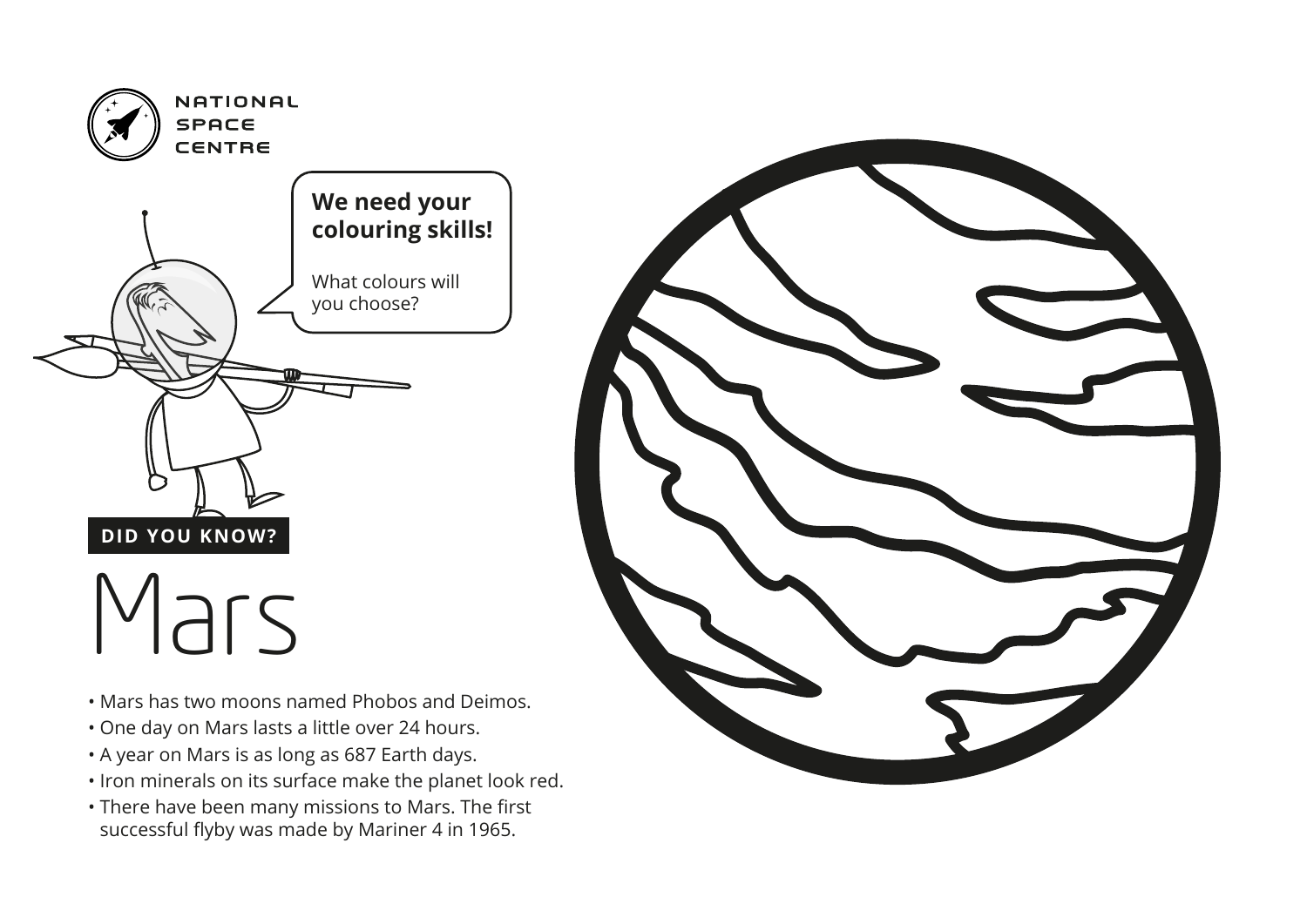

- Jupiter is the largest planet in the solar system.
- Jupiter is as large as 1,300 Earths.
- It's the 3rd brightest object in the night sky.
- There's a big red spot on Jupiter, which is in fact a storm that has been raging for more than 350 years.

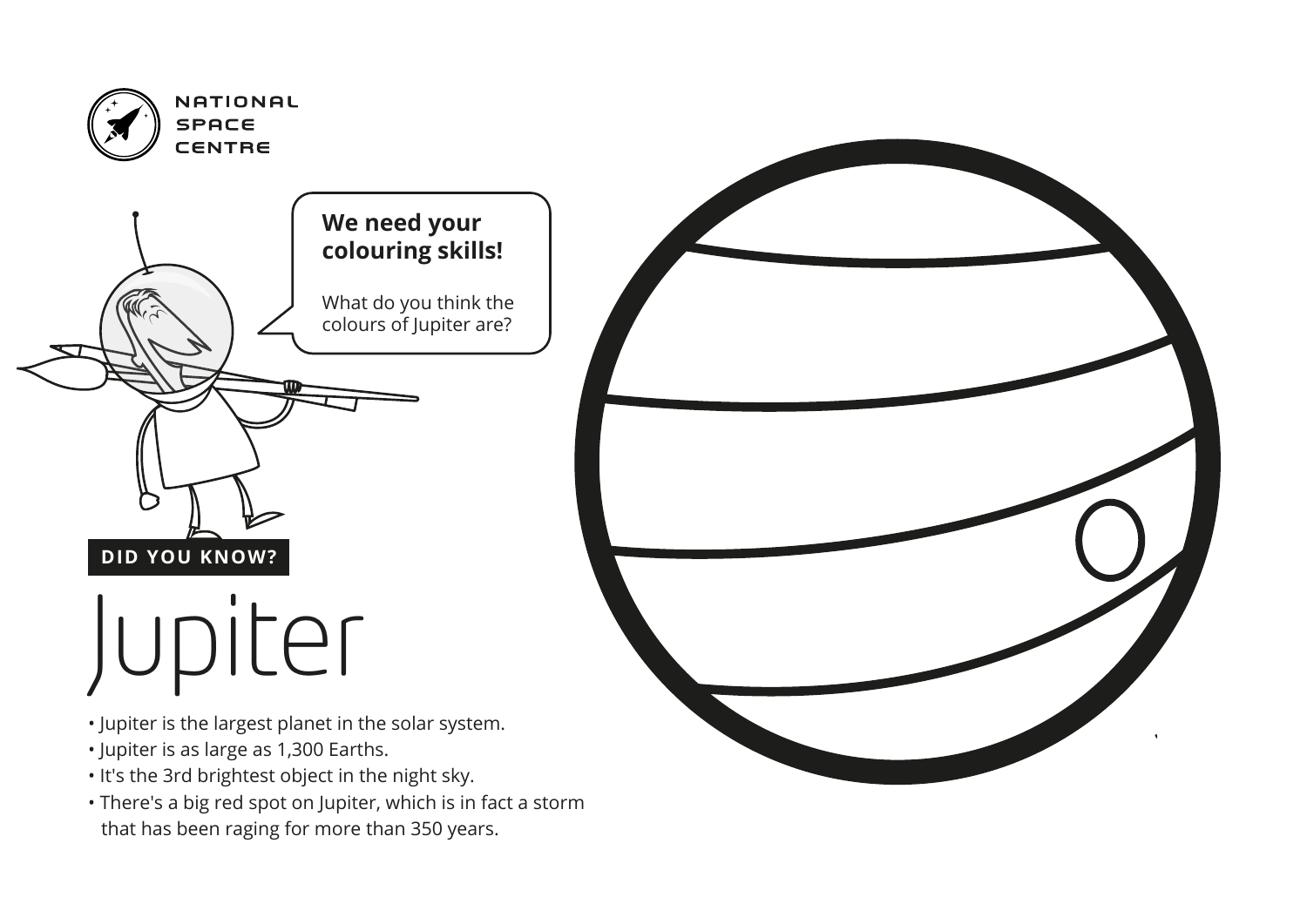

## Saturn

- Saturn is the 2nd largest planet in the Solar System.
- 764 Earths could fit inside Saturn.
- Saturn's rings are made of ice and rock. They span 175,000 miles and yet they're only 20 metres thick.
- Saturn is less dense than water. If there was a bathtub big enough, Saturn would float on top of the water!
- The spacecraft 'Cassini' orbited around Saturn for 13 years, taking lots of photos and gathering important information.

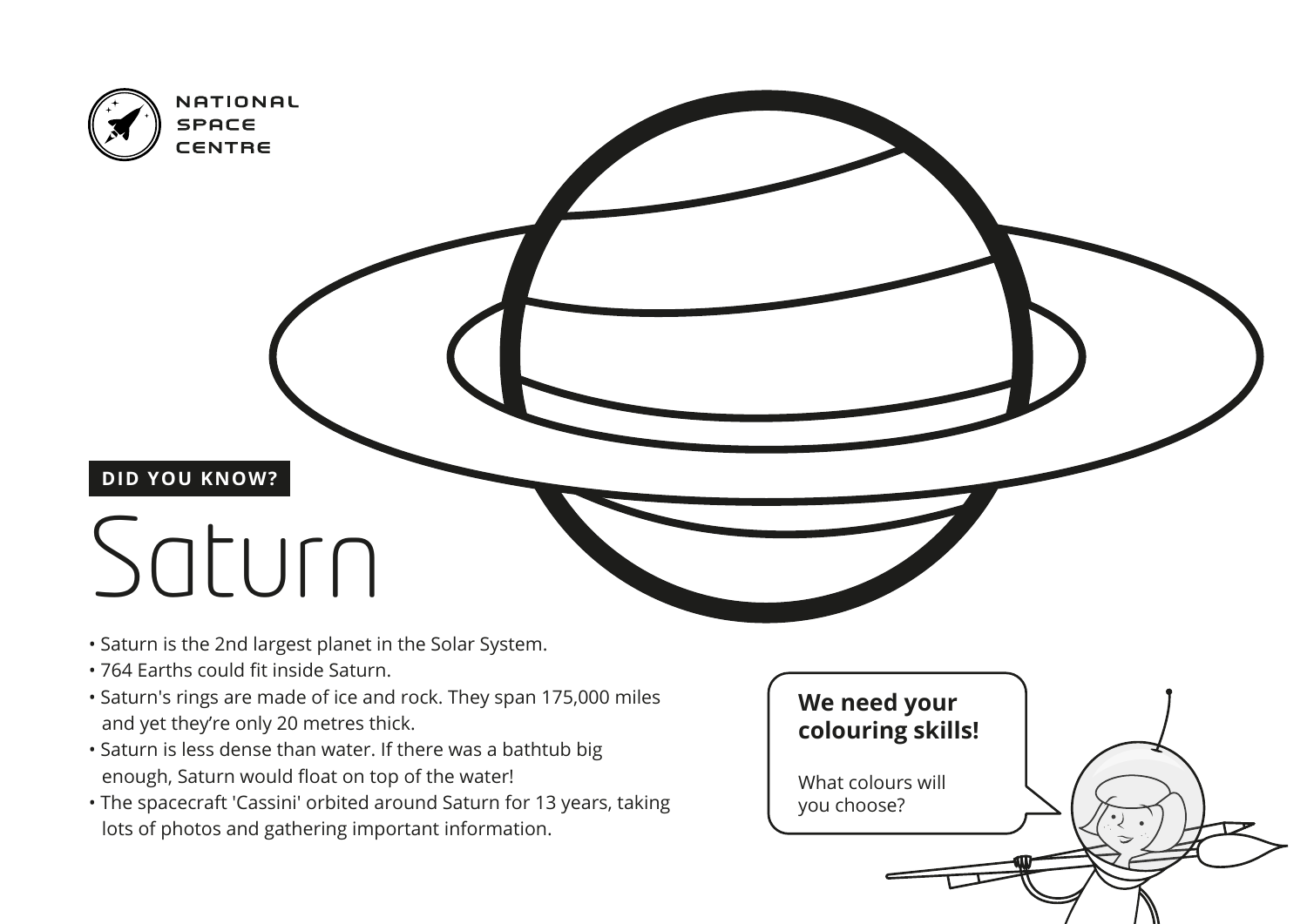

- Uranus is tilted and rotates on its side.
- One day on Uranus lasts around 17 hours.
- A year on Uranus is as long as 84 Earth years.
- Uranus was the first planet found using a telescope
- It was almost named Georgium Sidus, after King George III. Instead, the scientific community named it after the Greek god of the sky.

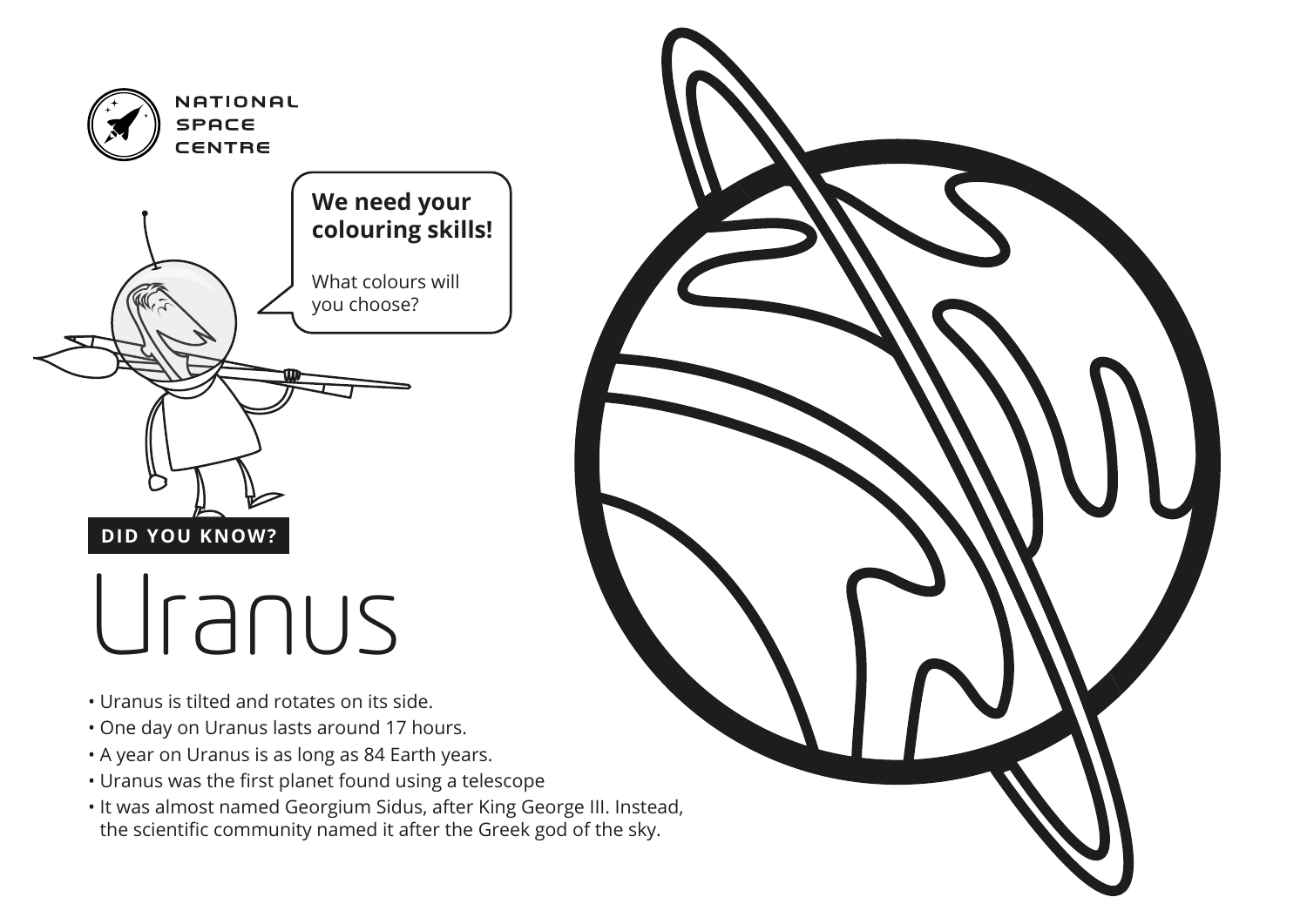

NATIONAL

- Neptune is the eighth planet from the Sun.
- One day on Neptune lasts around 16 hours.
- A year on Neptune is as long as 165 Earth years.
- Voyager 2 is the only spacecraft to have visited Neptune.
- It has 14 known moons, named after sea gods and nymphs from Greek mythology.

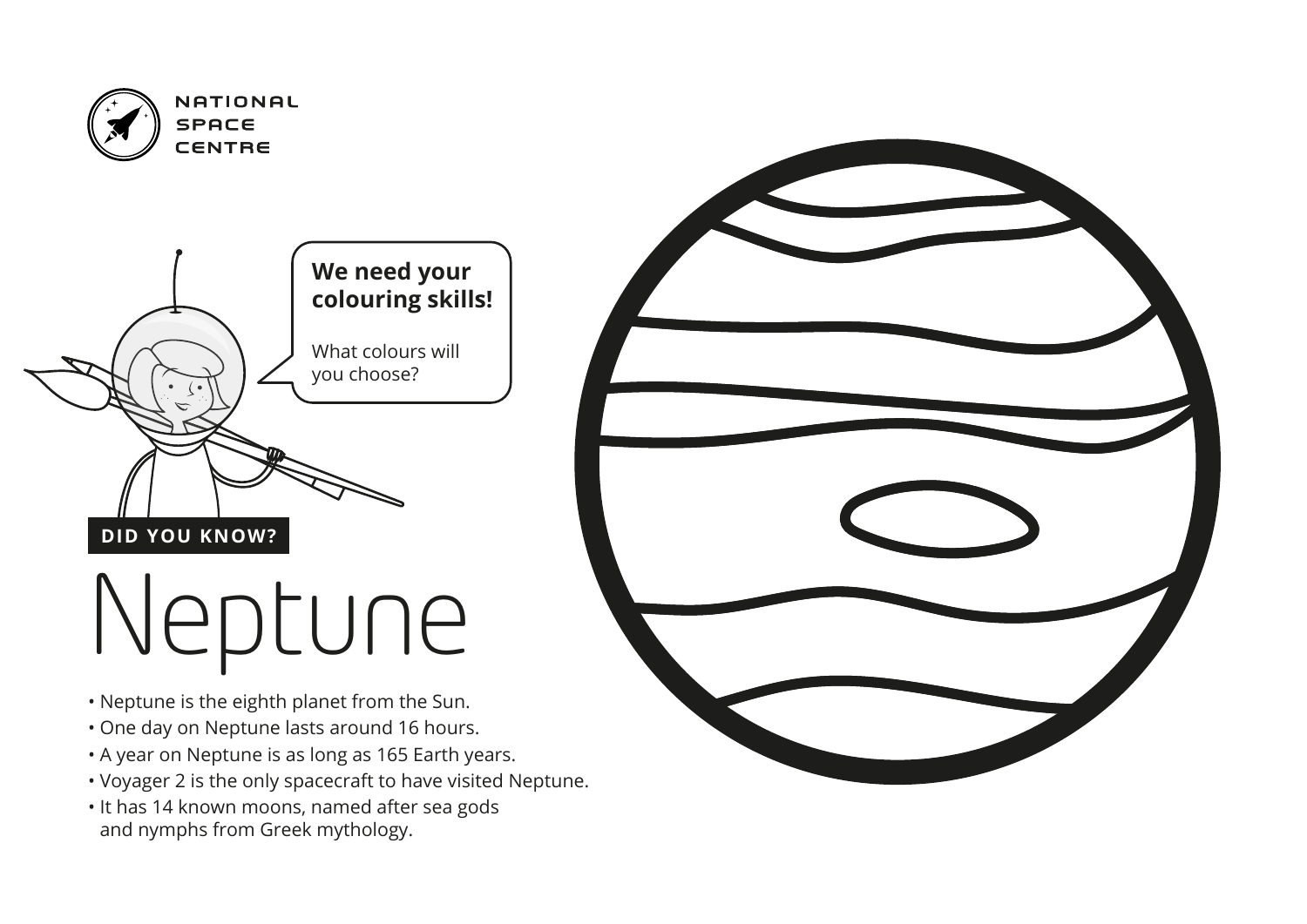

#### **BOOTED OUT OF THE PLANET CLUB**

They'd found the Solar System's ninth planet. But as they<br>discovered more worlds in the distant Kuiper Belt, Pluto<br>was reclassified as a dwarf Planet.

When Pluto was discovered in 1930, astronomers thought they'd found the Solar System's ninth planet. But as they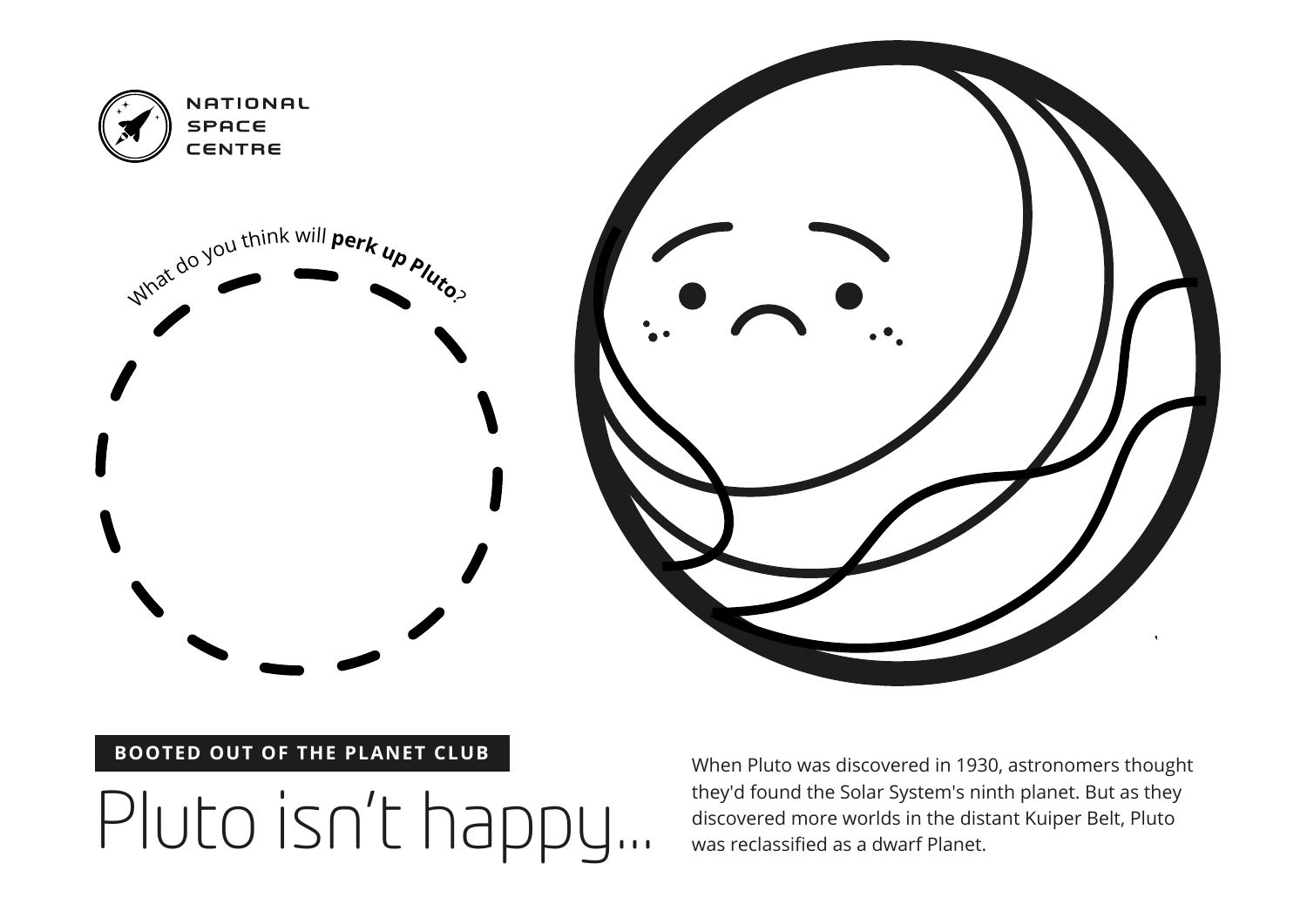

#### **DID YOU KNOW?**

### James Webb Space Telescope

Due to launch in 2021, this enormous telescope is the size of a tennis court. In fact, it is so big it will have to launch folded up!

**We need your colouring skills!**

What colours will you choose?

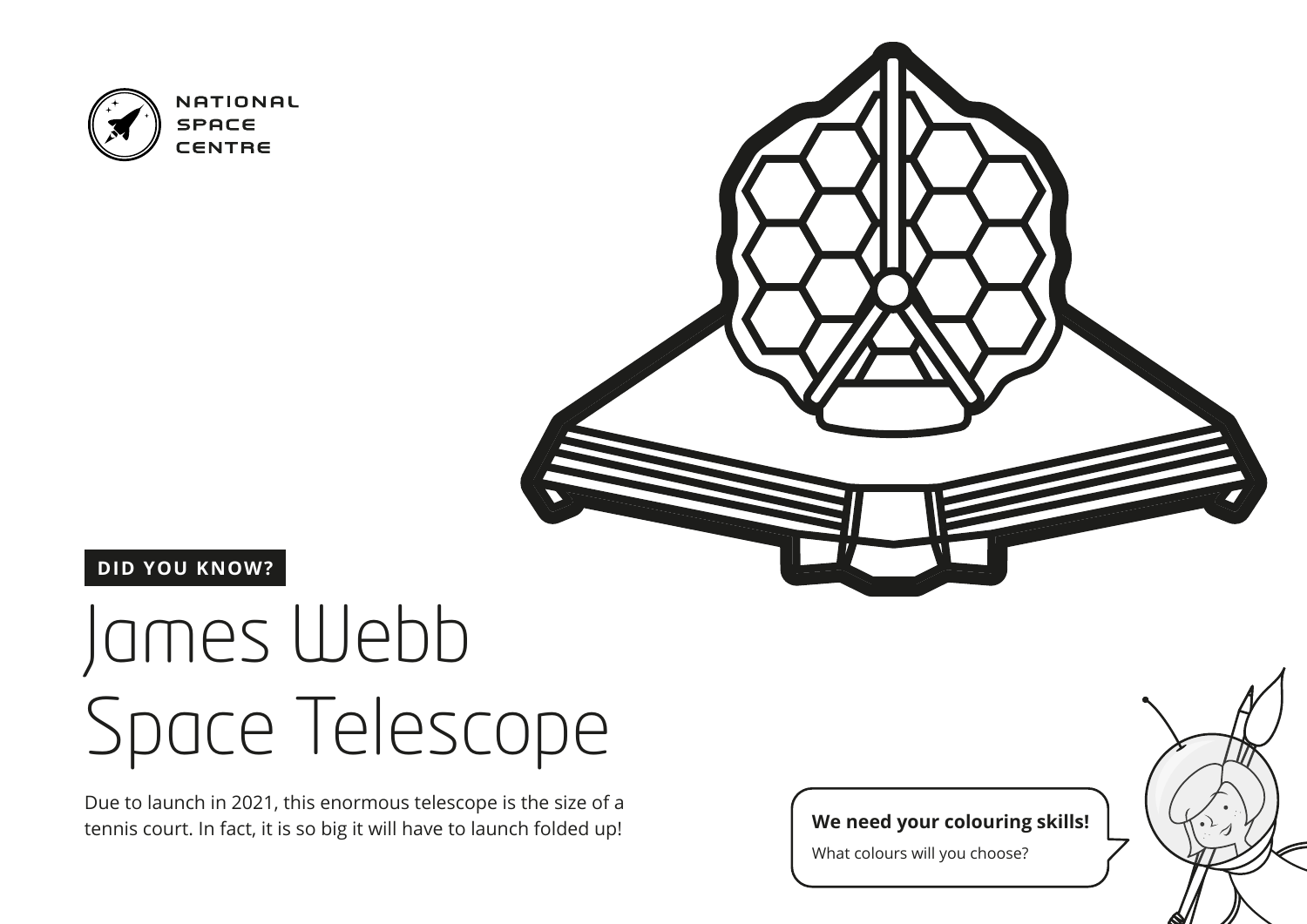

NATIONAL

**SPACE** CENTRE

# BepiColombo

BepiColombo is Europe's first mission to Mercury. It was launched on 20 October 2018, and is on a seven-year journey to the smallest planet of our Solar System.

When it arrives at Mercury in late 2025, it will gather information about the planet, including its origin and composition.

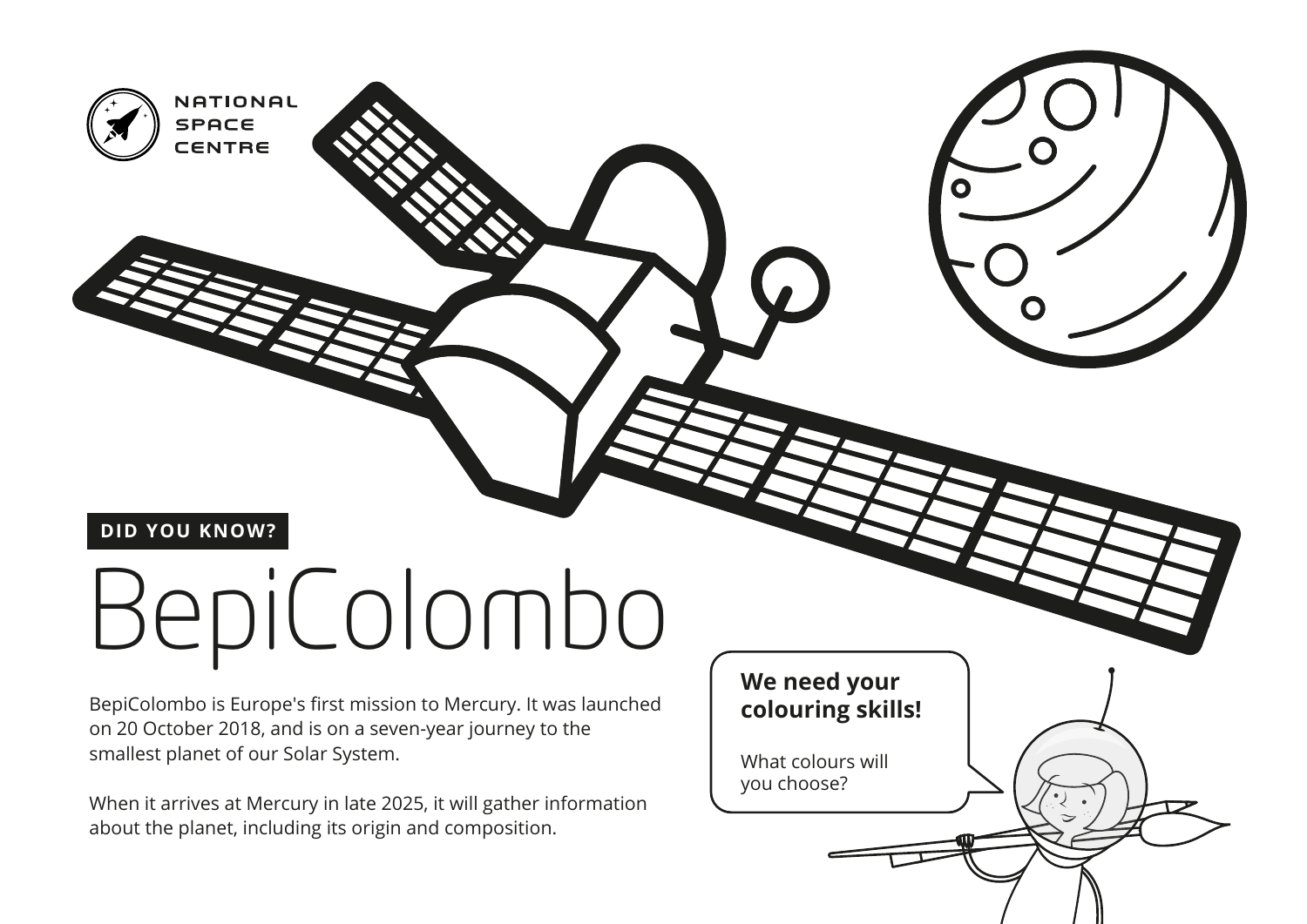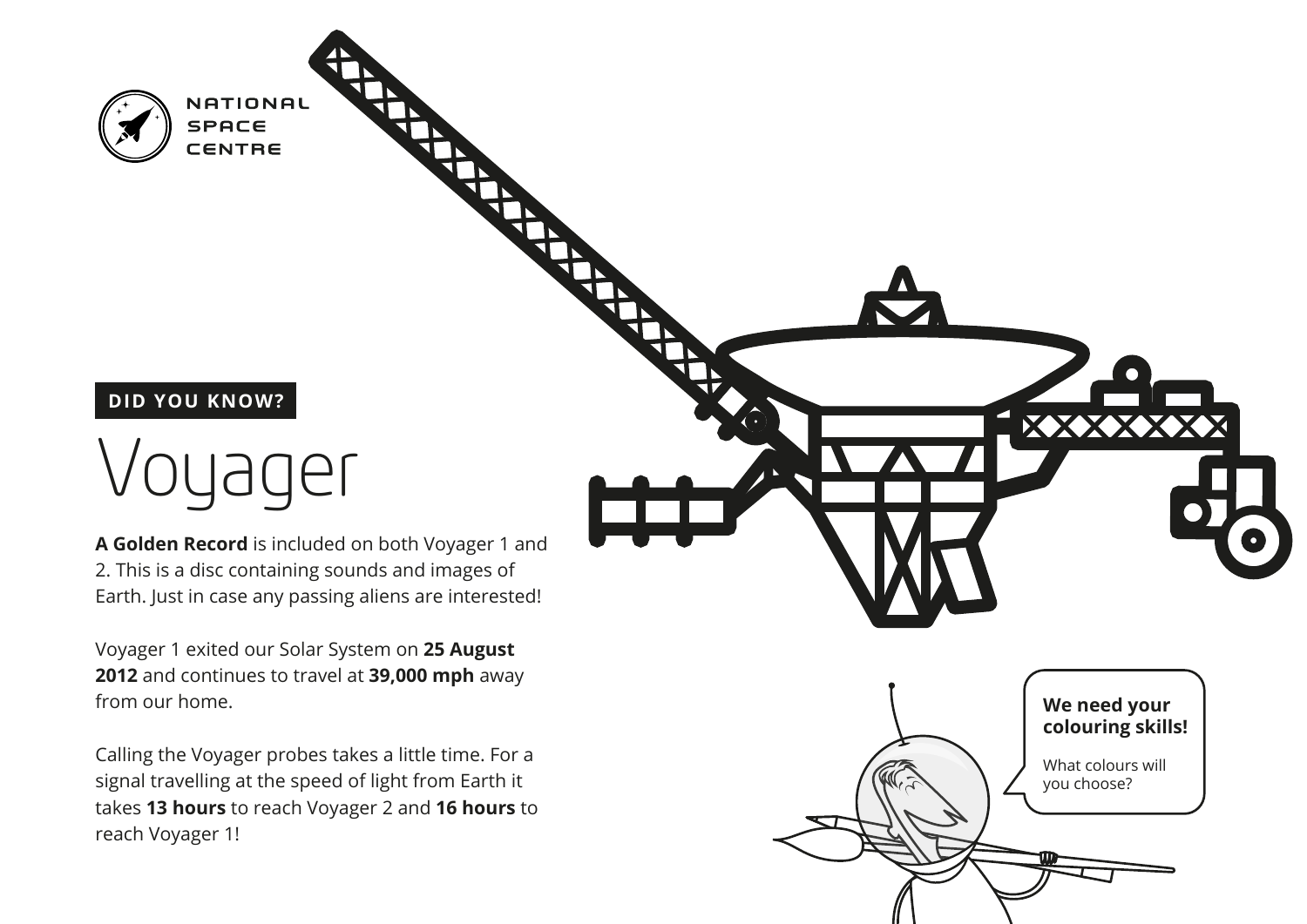

#### **DID YOU KNOW?**

### Space Shuttle

The NASA Space Shuttle flew a total of **135 missions** from 1981 to 2011, launching numerous satellites, probes, the Hubble Space Telescope, conducting science experiments and participated in the construction of the International Space Station.

- When in orbit, the Space Shuttle travelled at a speed of around **17,500 miles an hour** and would see a sunrise or sunset every 45 minutes.
- The total mileage of all the Space Shuttles is **513.7 million miles** and actually take us beyond Jupiter.
- The Space Shuttles are protected by 30,000 tiles that are constructed essentially of sand. The tiles can reach temperatures of up to **1,260C**  and then be touch cool within a matter of minutes.

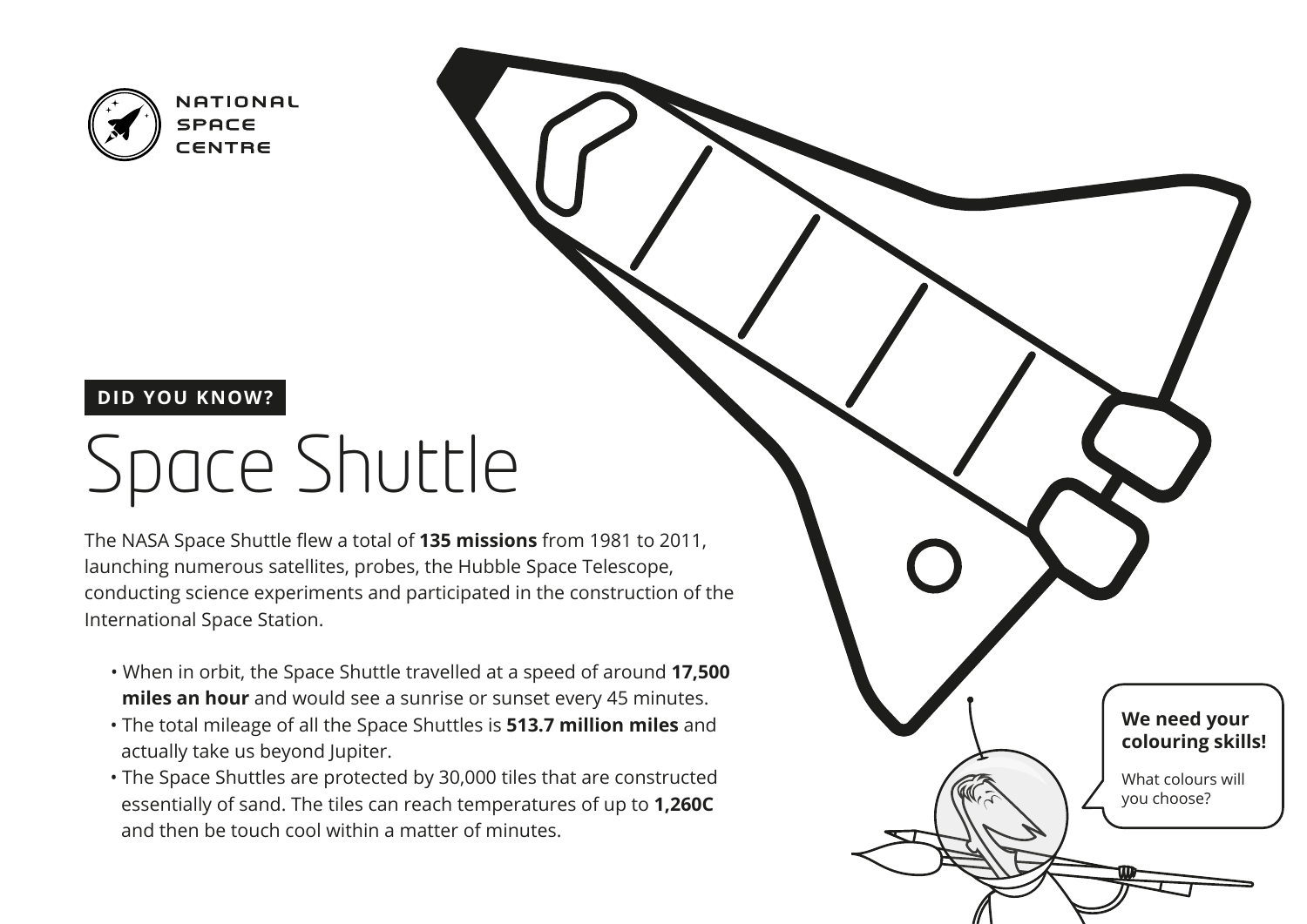

#### **DID YOU KNOW?**

## SpaceX Dragon 2

May 27 2020 is the target launch date for the first crewed space mission to launch into orbit from U.S. soil since the retirement of the space shuttle in 2011.

Falcon – the rocket / Dragon – the capsule

- In 2010, SpaceX became the **first company** to launch a privately built spacecraft into orbit and return it safely to Earth.
- Dragon is named after "Puff the Magic Dragon", due to many people thinking the idea impossible, much like a magic dragon.
- The first Dragon to be launched carried a **wheel of cheese** into orbit. Apparently, this was in honour of a very famous sketch from Monty Python's Flying Circus.
- The Falcon rockets are named after the **Millennium Falcon** from Star Wars.

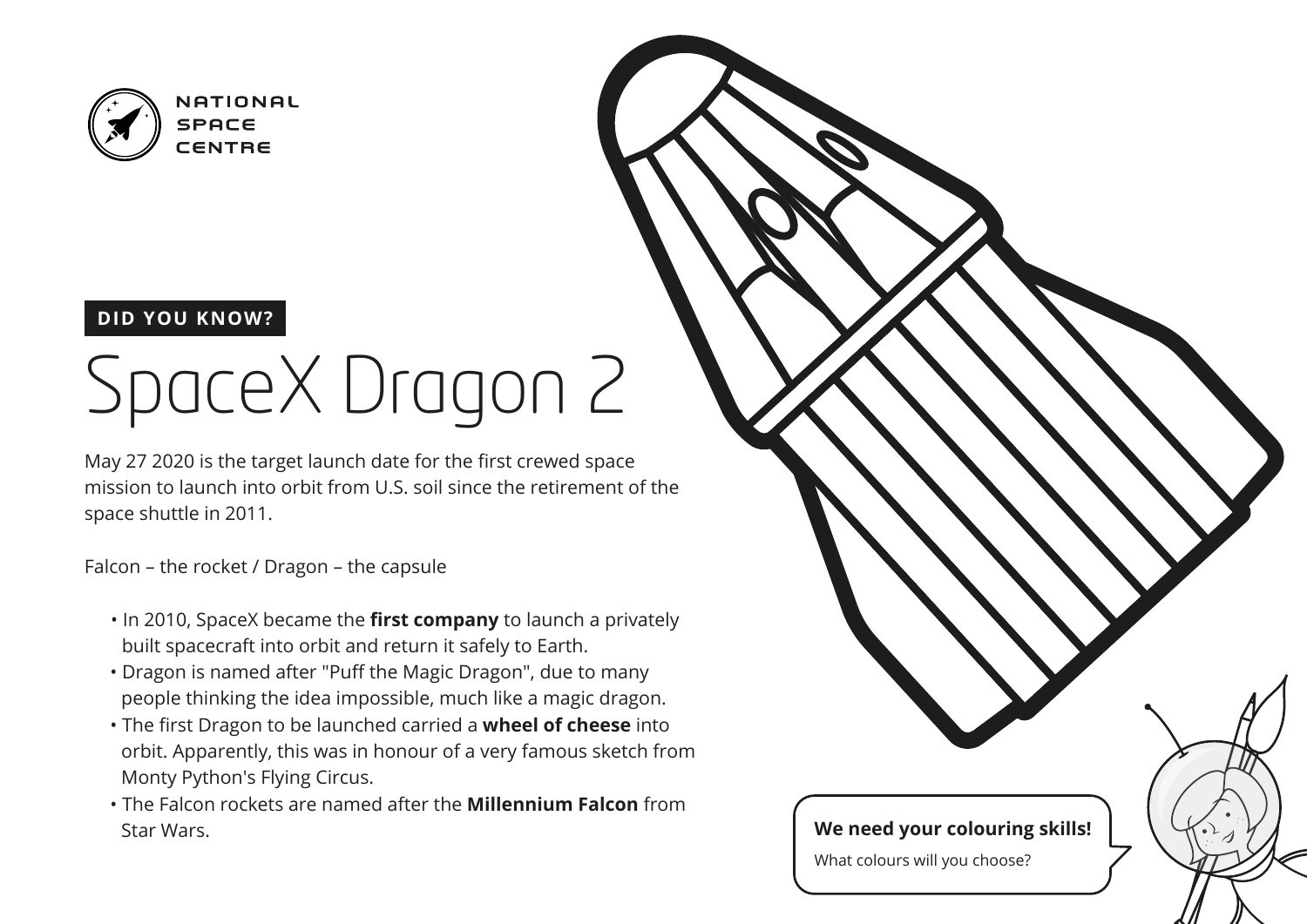

#### **DID YOU KNOW?**

### SpaceX Falcon 9

May 27 2020 is the target launch date for the first crewed space mission to launch into orbit from U.S. soil since the retirement of the space shuttle in 2011.

Falcon – the rocket / Dragon – the capsule

- In 2010, SpaceX became the **first company** to launch a privately built spacecraft into orbit and return it safely to Earth.
- Dragon is named after "Puff the Magic Dragon", due to many people thinking the idea impossible, much like a magic dragon.
- The first Dragon to be launched carried a **wheel of cheese** into orbit. Apparently, this was in honour of a very famous sketch from Monty Python's Flying Circus.
- The Falcon rockets are named after the **Millennium Falcon** from Star Wars.

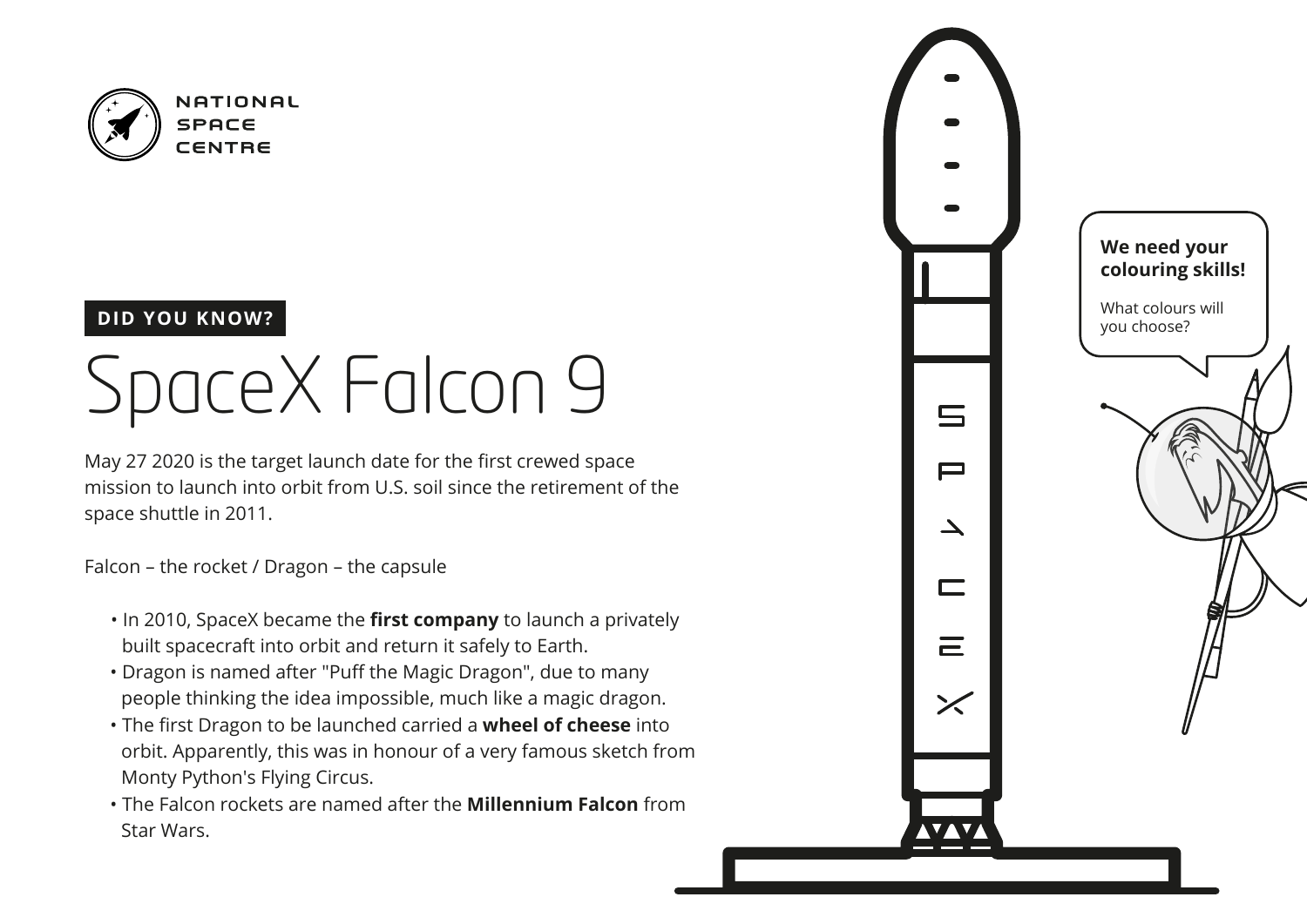

### **DID YOU KNOW?**

### $JUZ$

Soyuz is the longest running human spaceflight system. It has been operational for over 40 years and has launched over 1600 times!

Soyuz means 'Union' and it was used as the official end of the space race as part of the Apollo-Soyuz Test project.

The soyuz capsule has over 30 designs each for different jobs.

 The Soyuz rocket's four boosters, separate from the rocket during takeoff in an iconic pattern called the Korolev Cross.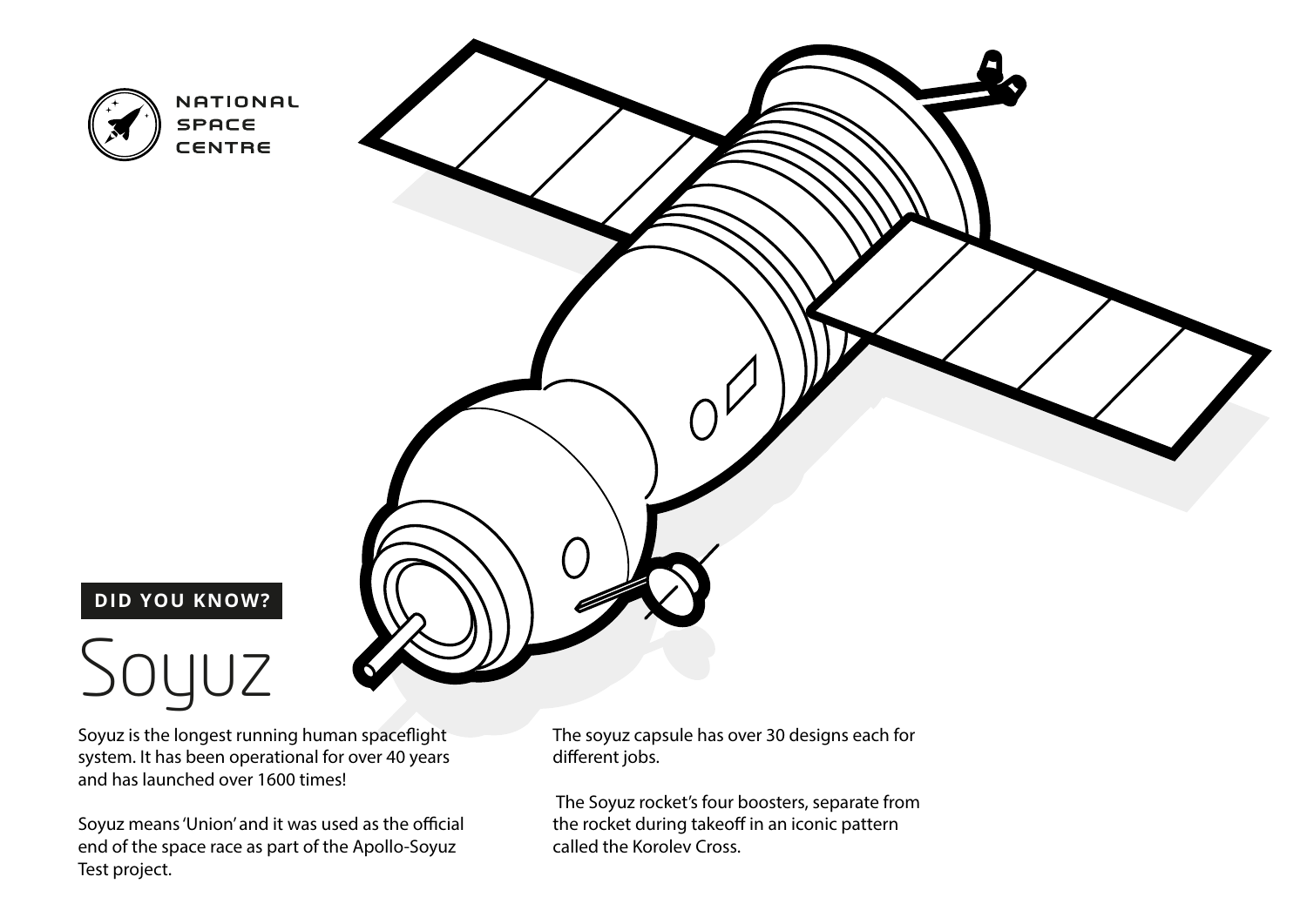



In 24 hours, the space station makes 16 orbits of Earth, traveling through 16 sunrises and sunsets.

The living and working space in the station is larger than a six-bedroom house (and has six sleeping quarters, two bathrooms, a gym, and a 360-degree view bay window).

The space station has been continuously occupied since November 2000.

Made up of hundreds of major and minor components, the ISS is the largest crewed object ever put into space.

The space station travels an equivalent distance to the Moon and back in about a day.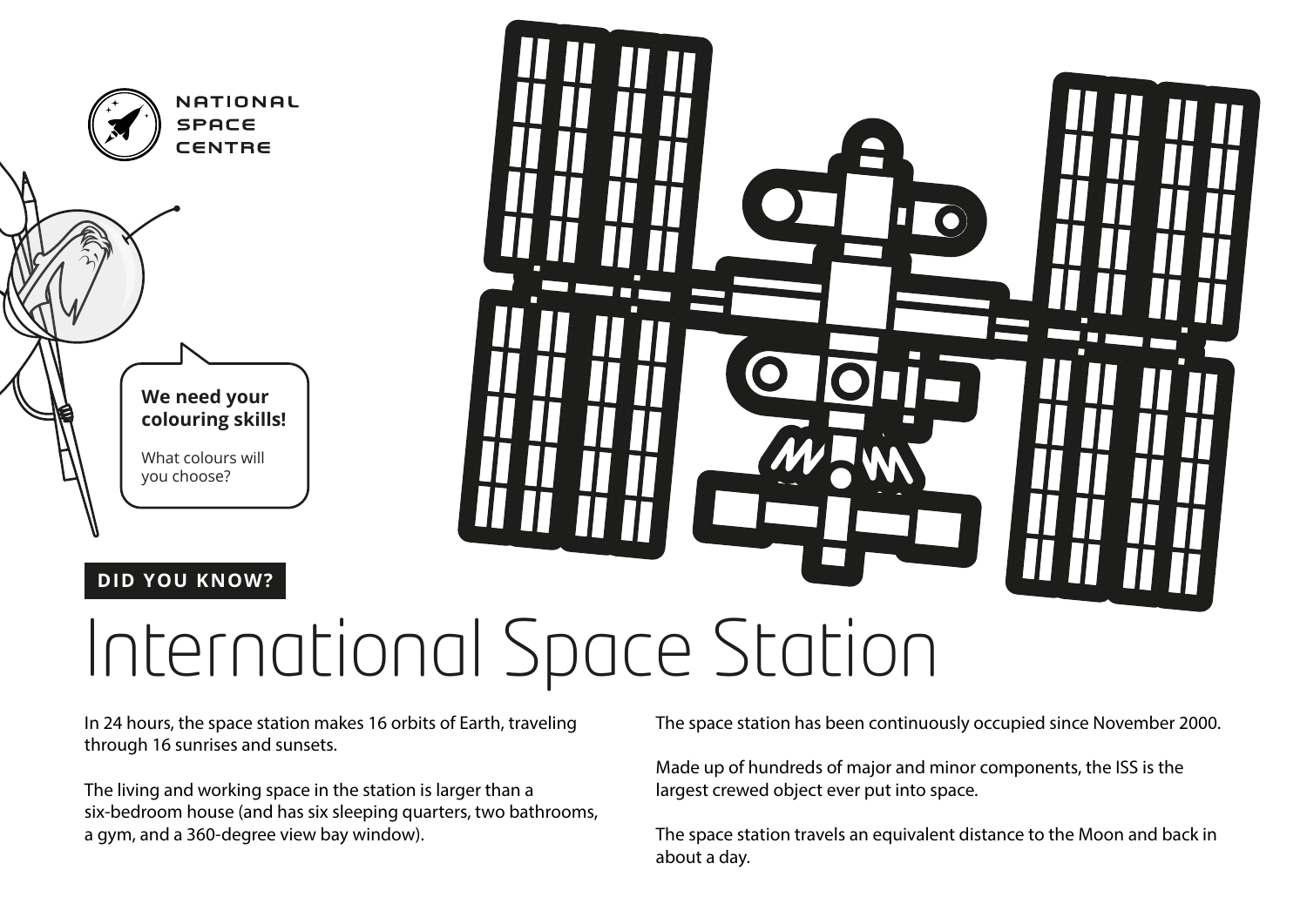

# Telescope

After 30 years, this space telescope is still providing us with stunning images and information about our Universe. It has provided most of the well-known images of our Universe, from galaxies and nebula to the death of stars.

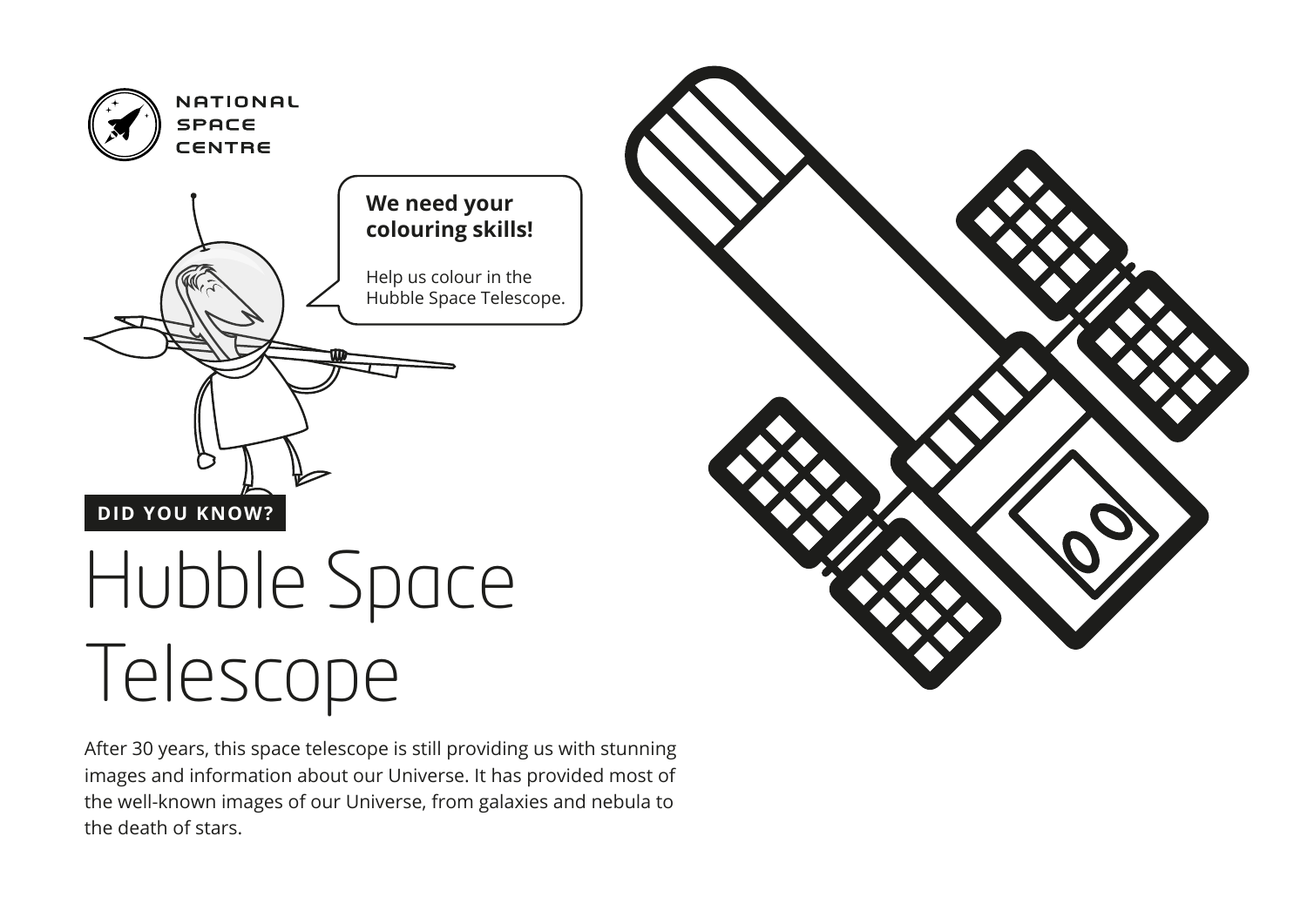

### Cosmic Background Explorer (COBE)

Launched in 1989, this telescope studied the Cosmic Microwave Background Radiation of our Universe – and provided great evidence to support the Big Bang theory of our Universe.

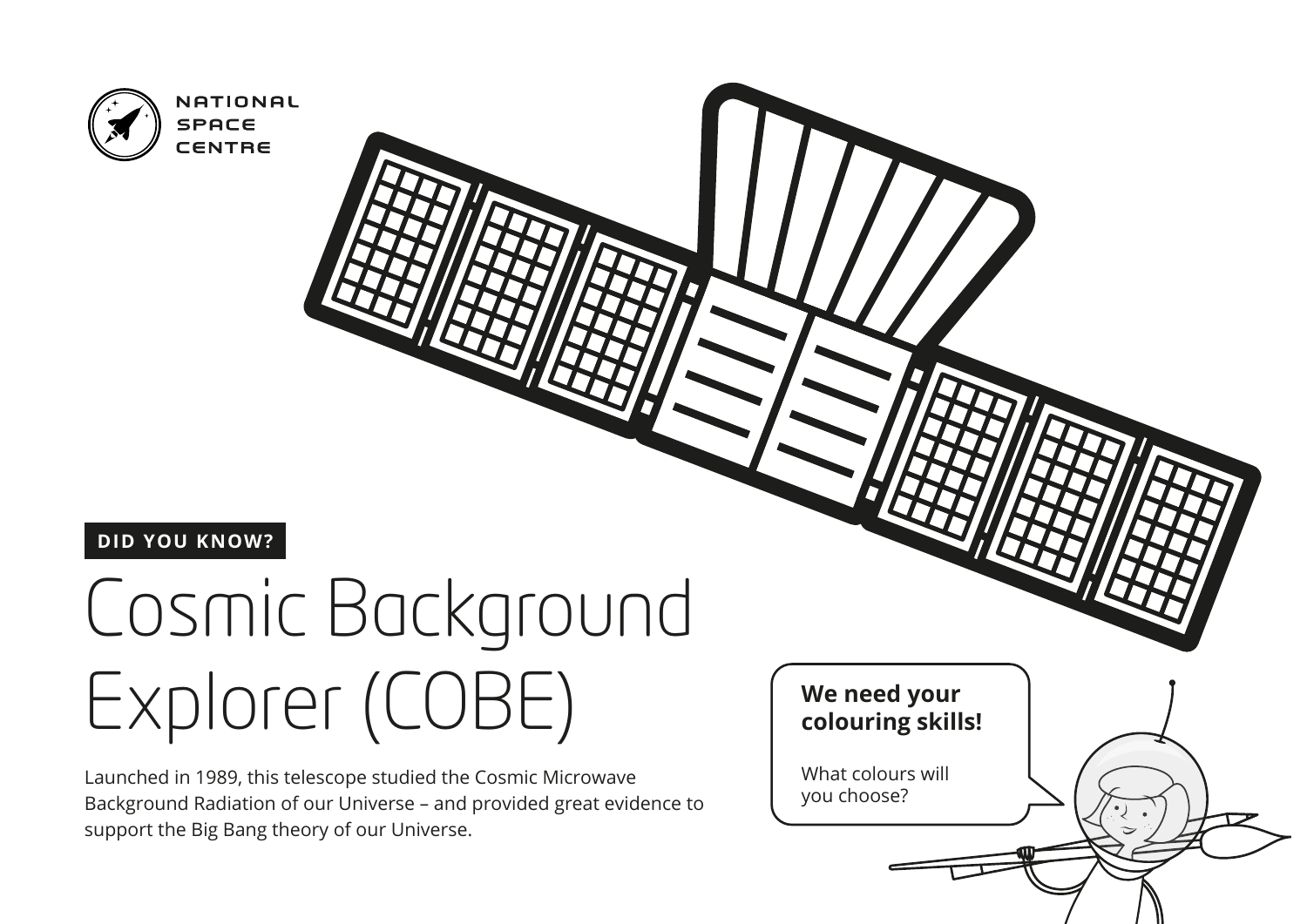



### Hisaki

This Japanese satellite was the first ever satellite designed specifically to observe the atmospheres planets in our solar system – particularly Venus, Mars and Jupiter.

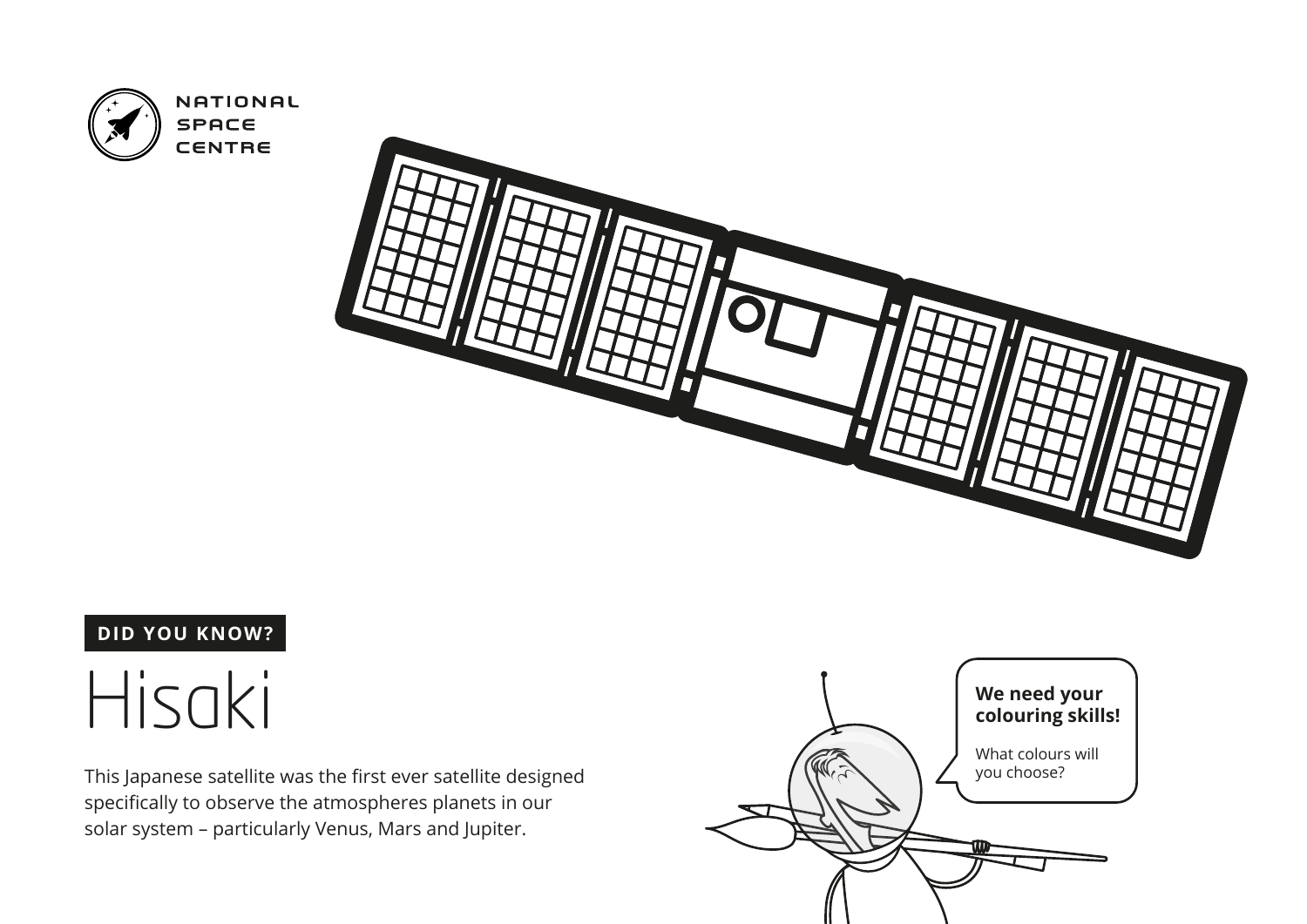

### XMM Newton

This European space telescope is investigating distant interstellar X-ray sources. It was the first telescope to allow scientists to measure the spin rate of a black hole!

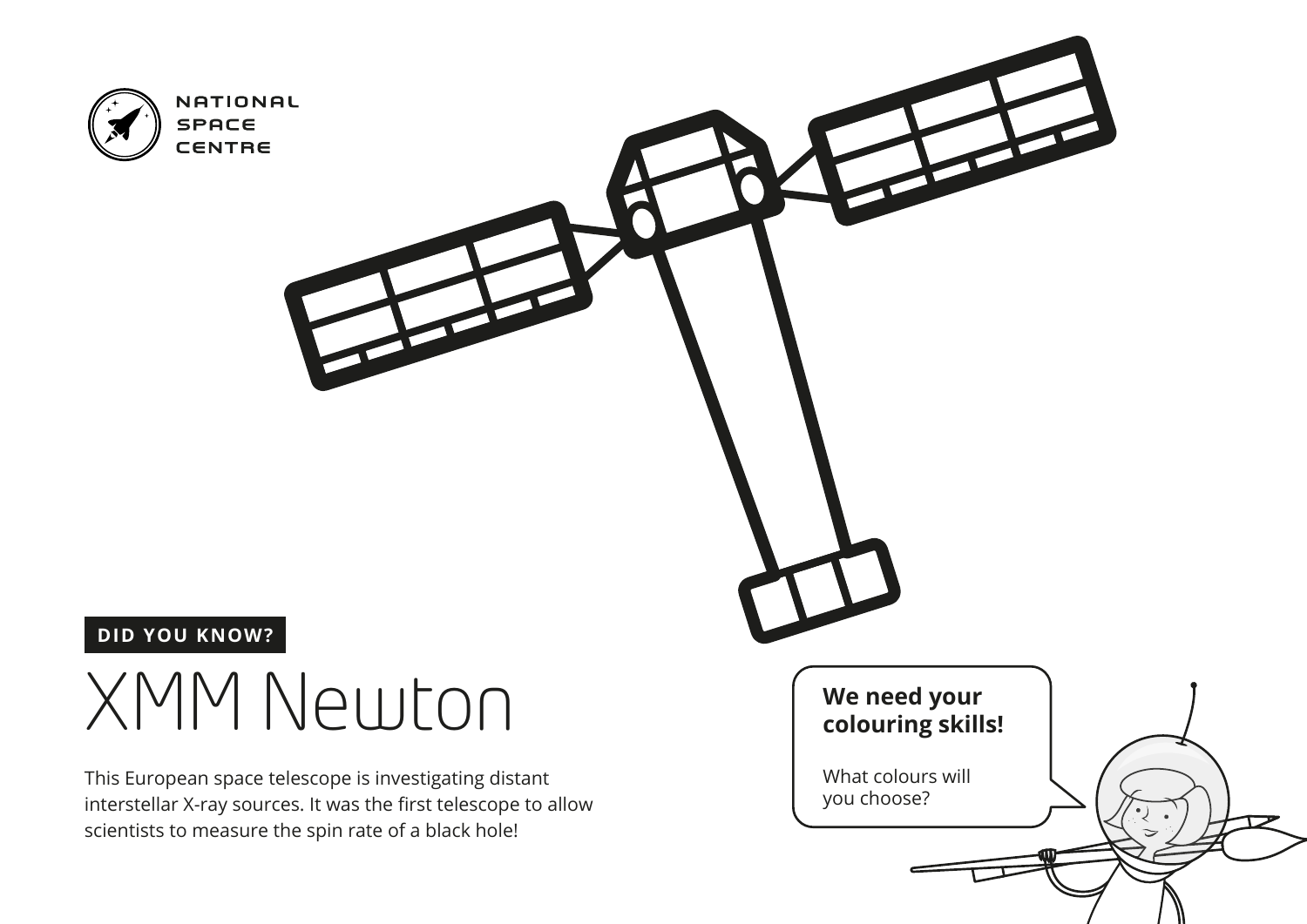

#### **DID YOU KNOW?**

### Neil Gehrels Swift Observatory

This NASA space observatory is hunting for gamma ray bursts – high energy explosions believed to be produced by supernovae!

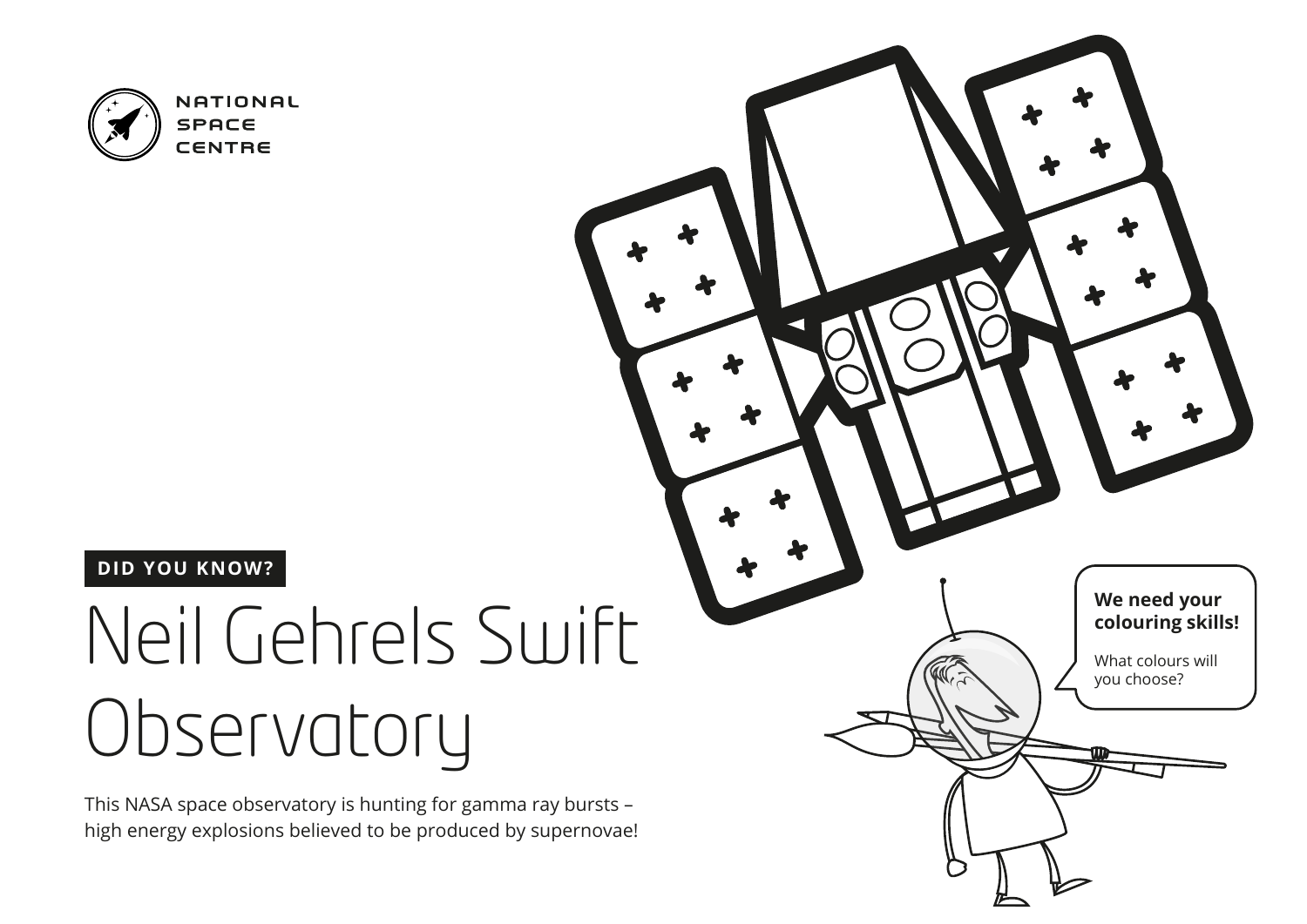

### **DID YOU KNOW?**

### Venera

Between 1961 and 1984 the Venera program sent a series of space probes to gather information about the planet Venus.

Venera means Venus in Russian.

On 01 March 1966 Venera 3 became the first spacecraft to reach the surface of another planet.



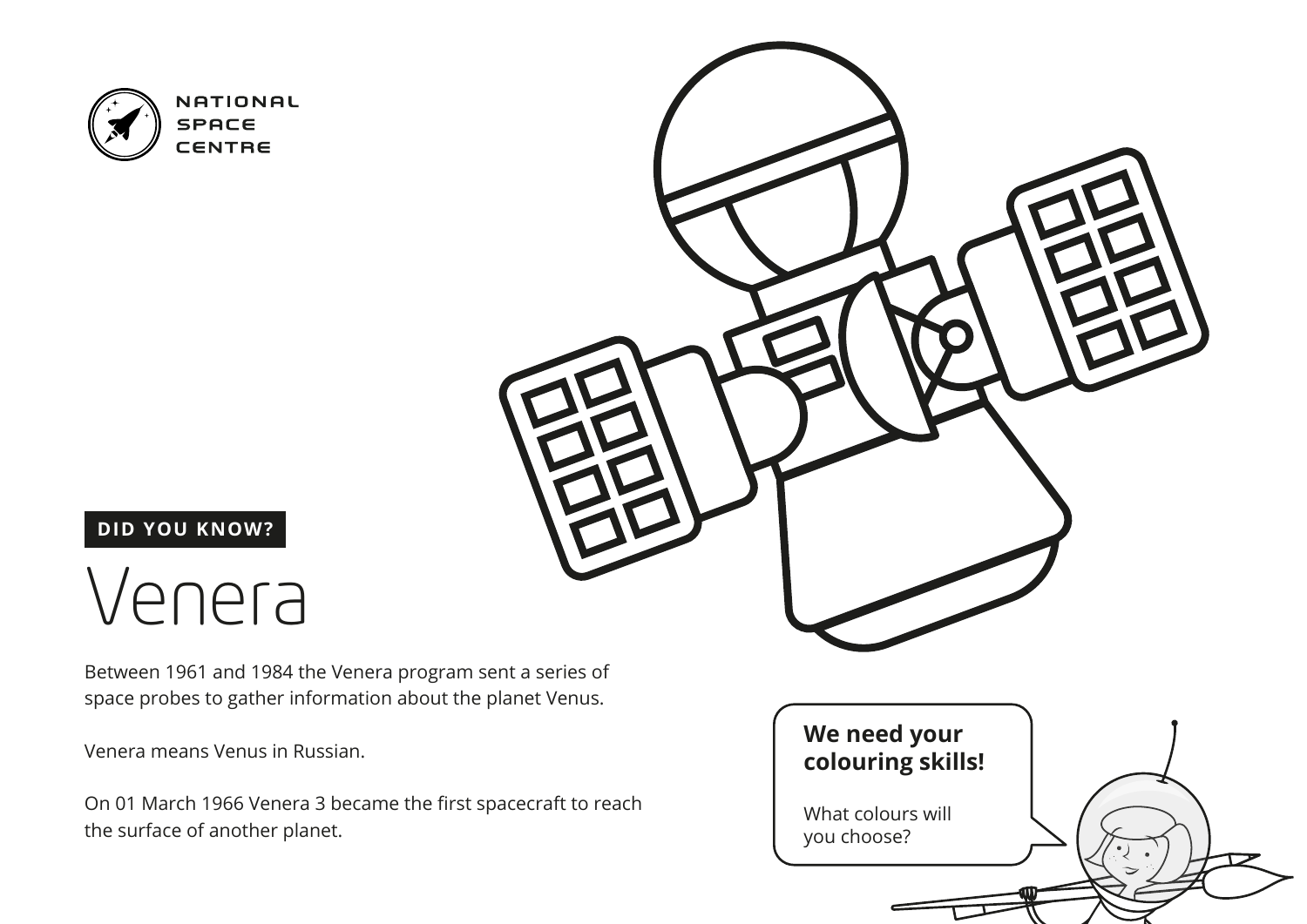

### Mir Space Station

The Mir space station orbited earth for more than 14 years, from 1986 to 2001. It was operated by the Soviet Union and later by Russia.

- The word "Mir" is sometimes translated as "world", "peace" or "village".
- It had an in-orbit mass of 130 to 140 tonnes.
- It hosted more than 100 people from 12 countries.
- Mir re-entered the Earth's atmosphere through a controlled 3-stage deorbit process, landing on the Pacific Ocean in 2001.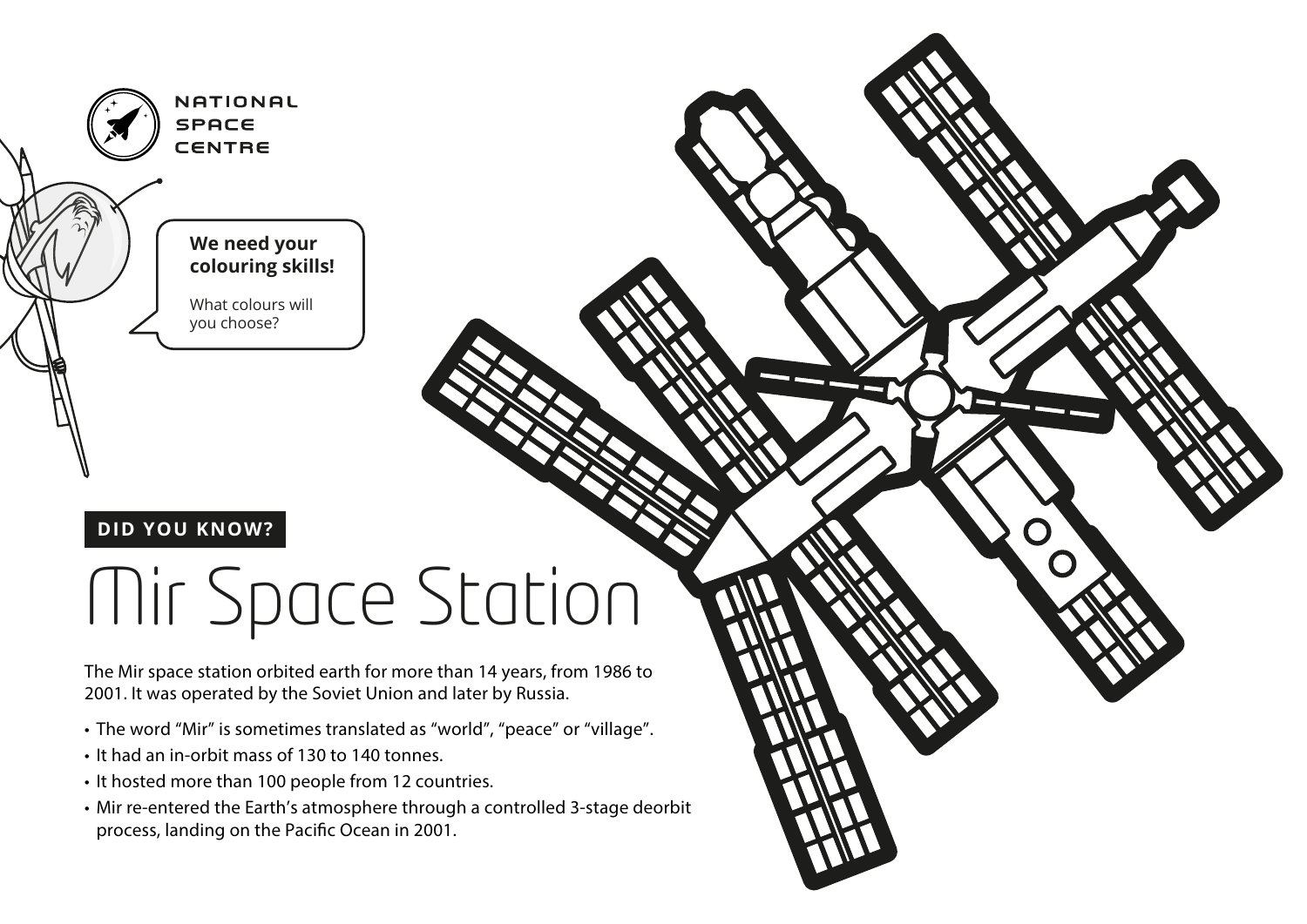

### Venera 9

Venera 9 consisted of an orbiter and a lander.

It was launched on 08 June 1975.

The orbiter was the first spacecraft to orbit Venus.

During its 53 minutes of transmissions from the surface, Venera 9 took the very first picture of the Venusian surface.

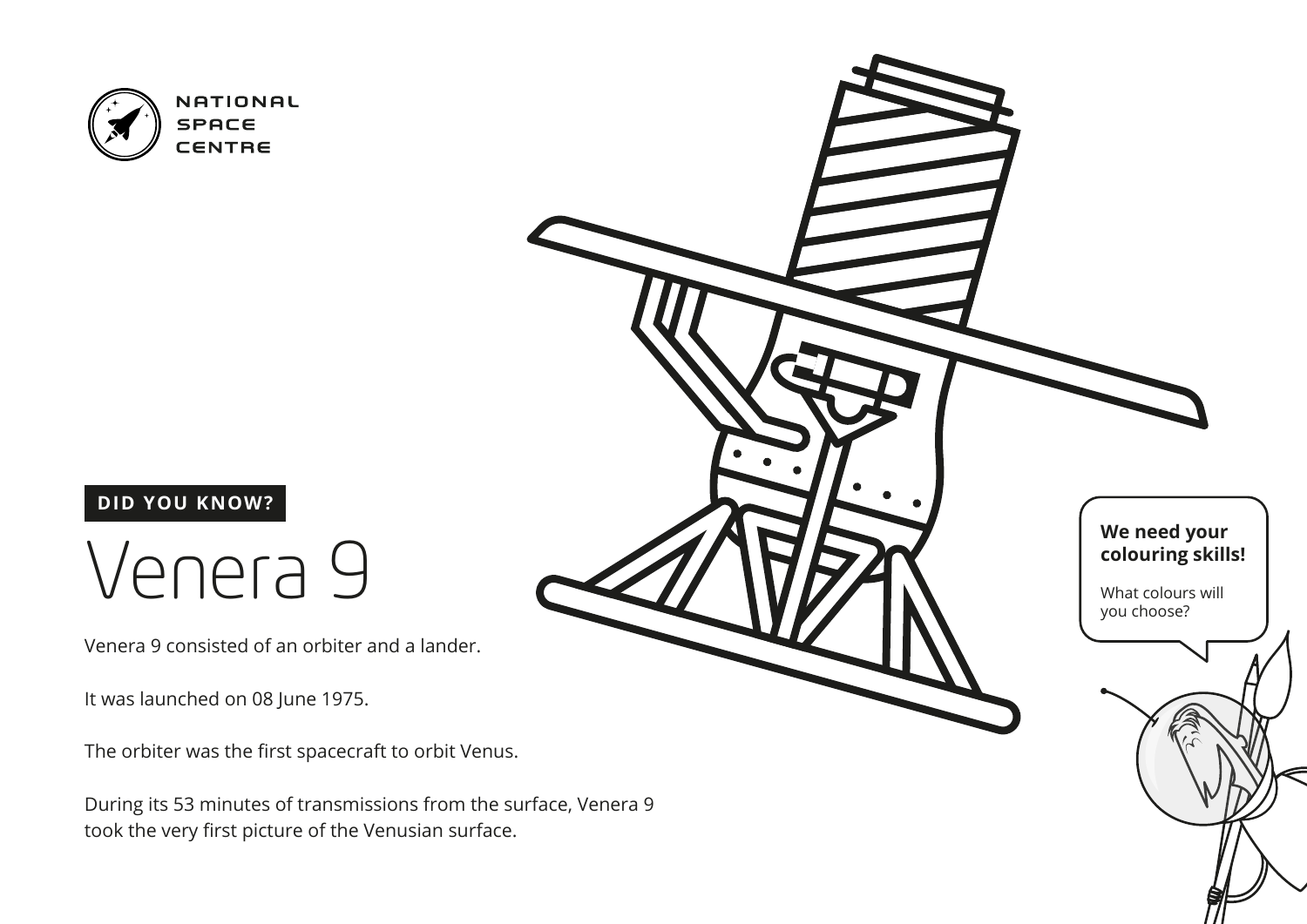

## Orbiting Solar Observatory

The Orbiting Solar Observatory (OSO) program successfully launched 8 space telescopes between 1962 and 1975, primarily intended to study the Sun, though they also included important non-solar experiments.

In 1964 OSO-4 included X-ray equipment from the University of Leicester. This launch began an unbroken period of 30 years' duration, with Leicester-built X-ray instruments operating in orbit.

In 1969 NASA launched OSO-5. Again, the X-ray telescope on board was from the University of Leicester and for the next six years provided daily images of solar activity.

You can see OSO at the National Space Centre.

#### **We need your colouring skills!**

What colours will you choose?

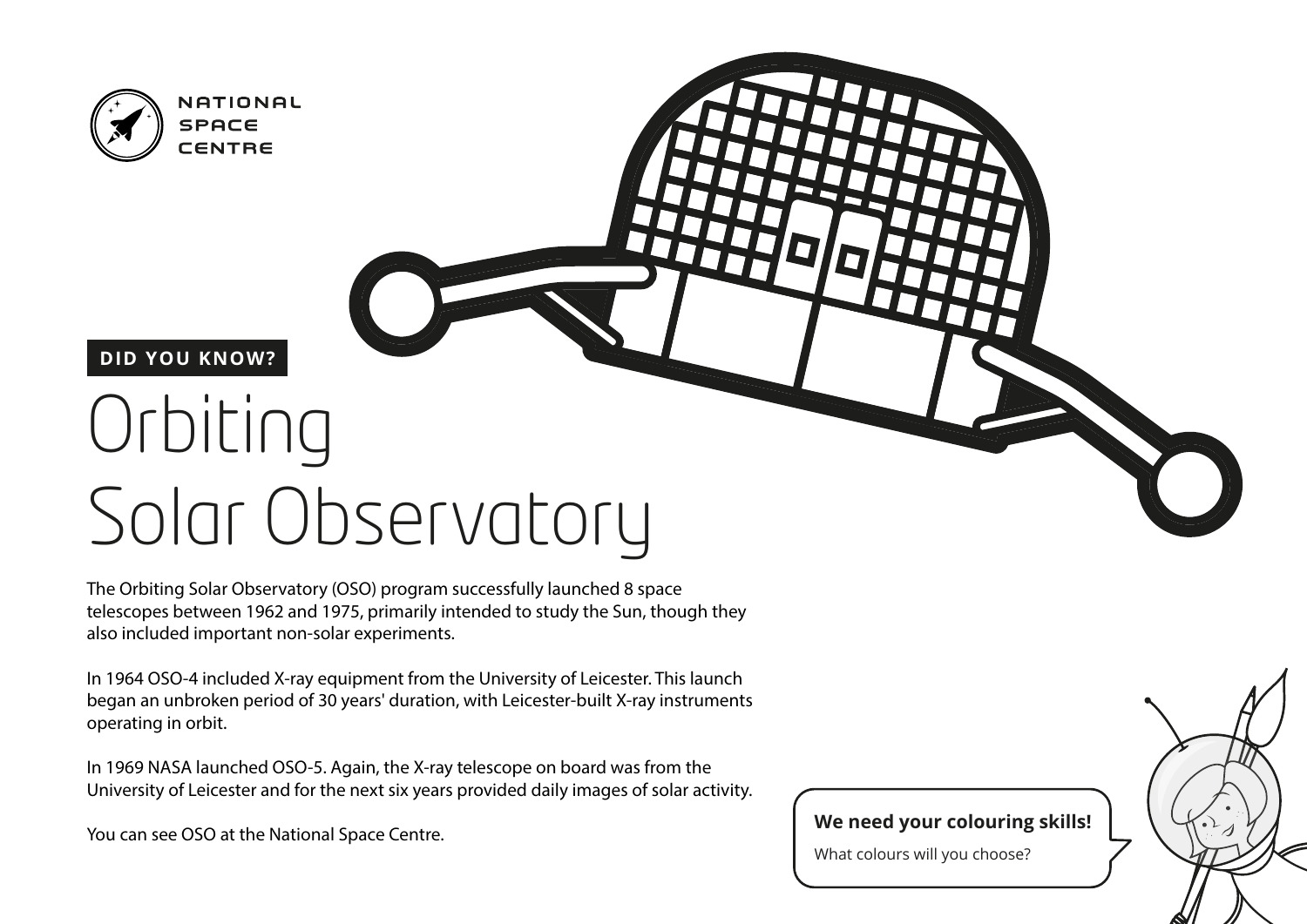

### Heliospheric Observatory

The Solar and Heliospheric Observatory (SOHO) was launched in 1995, to study the Sun.

It is a joint project between the European Space Agency (ESA) and NASA.

As well as observing the Sun, it has discovered over 3,000 comets.

Originally planned as a two-year mission, SOHO continues to operate after over 25 years in space.

You can see a model of SOHO at the National Space Centre.

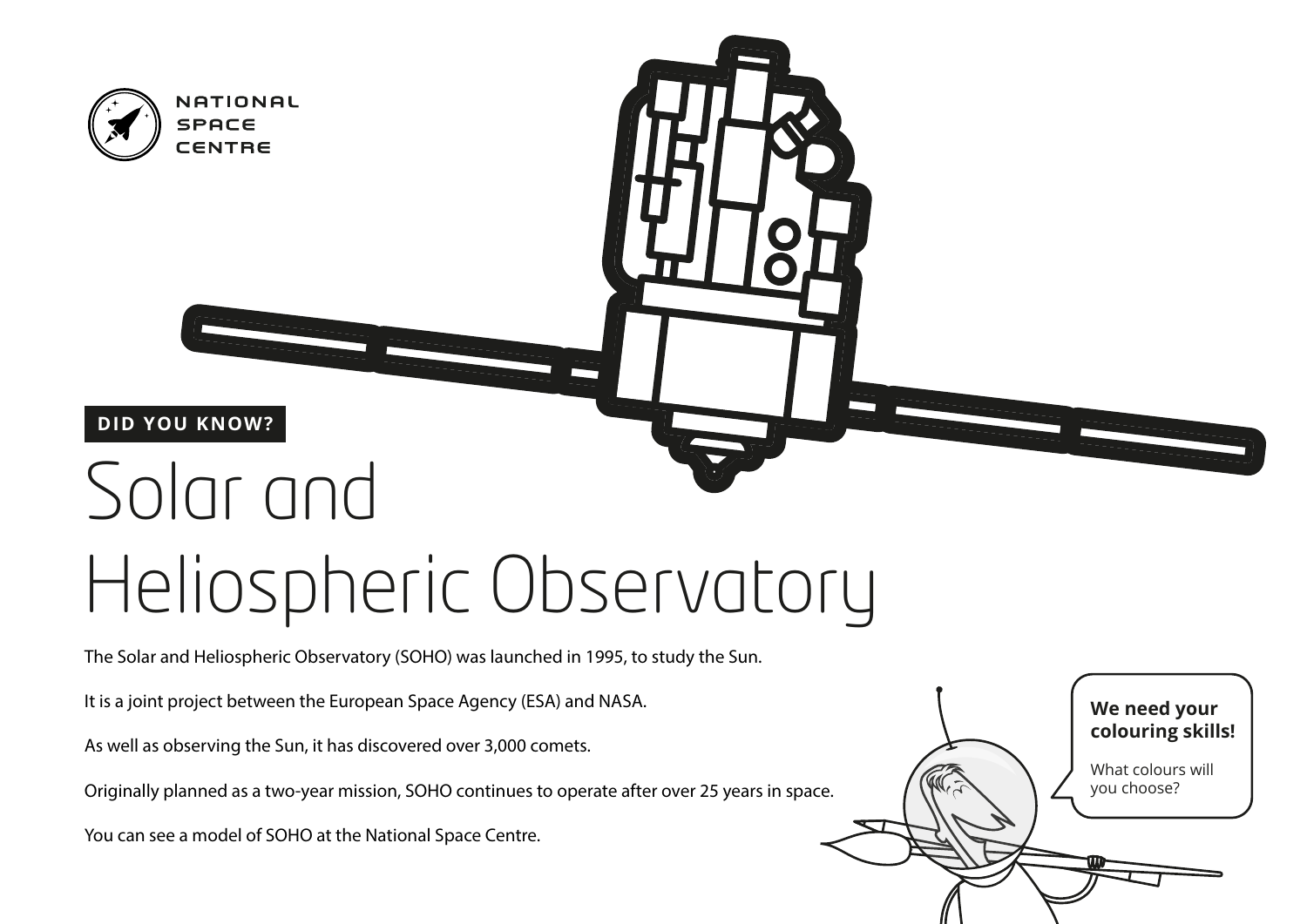

### **DID YOU KNOW?**

### ISS Cupola

The Cupola is made up of six trapezoidal side windows and a circular top window of 80 cm in diameter, making it the largest window ever flown in space (providing a panoramic view of Earth).

It's not just for looking at Earth, it was made so astronauts can control the Canadarm2, a robotic arm.

It was launched aboard Space Shuttle mission STS-130 on 8 February 2010 and attached to the Tranquility (Node 3) module.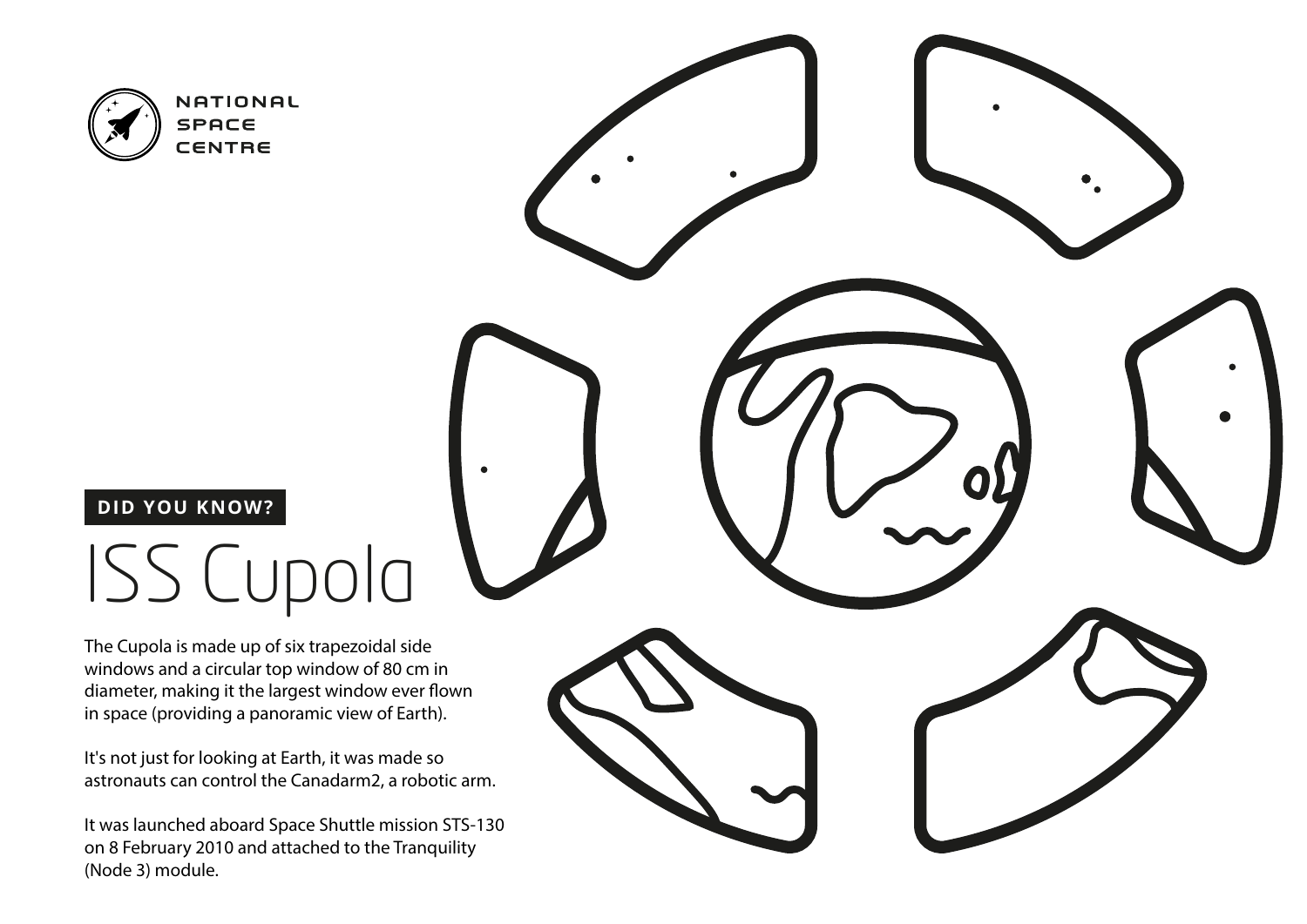

#### **DID YOU KNOW?**



Skylab was launched on May 14, 1973, from NASA's Kennedy Space Center by a Saturn V launch vehicle.

Skylab was the first space station operated by the United States. It spent six years orbiting Earth.

Three crews occupied the workshop for a total of 171 days

Astronauts aboard the station conducted 270 experiments in biomedical and life sciences, solar astronomy, Earth observations and materials processing.

#### **We need your colouring skills!**

What colours will you choose?

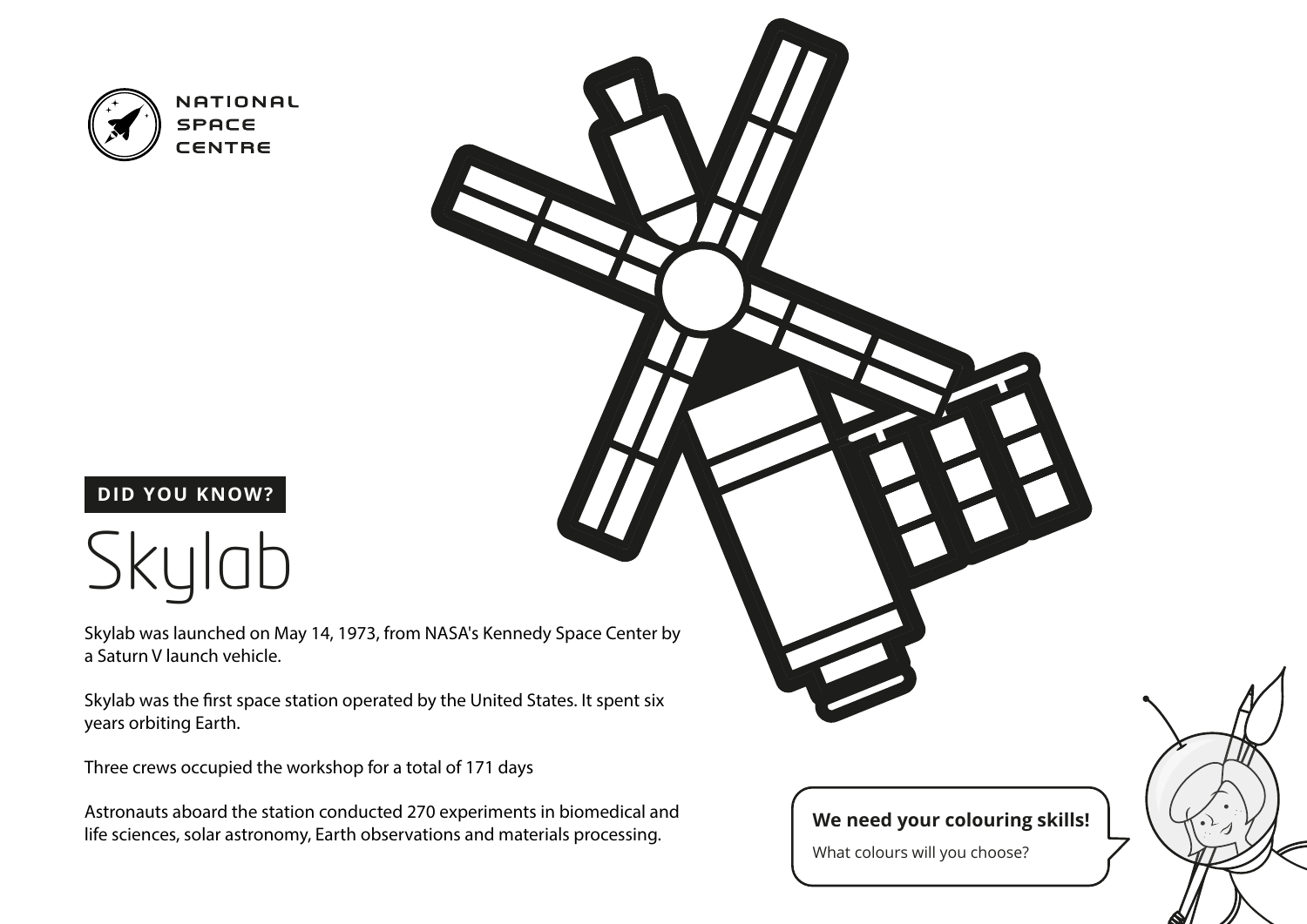

### Hidden Figures: The Team Who Got Us To The Moon

12 astronauts walked on the Moon.

24 astronauts made the trip from the Earth to the Moon.

NASA estimates that a total of 400,000 people were involved in the Apollo program.

 $\delta$ 

 $\degree$ 

The number includes everyone from astronauts to mission controllers, contractors to caterers, engineers, scientists, nurses, doctors, mathematicians, programmers and seamstresses.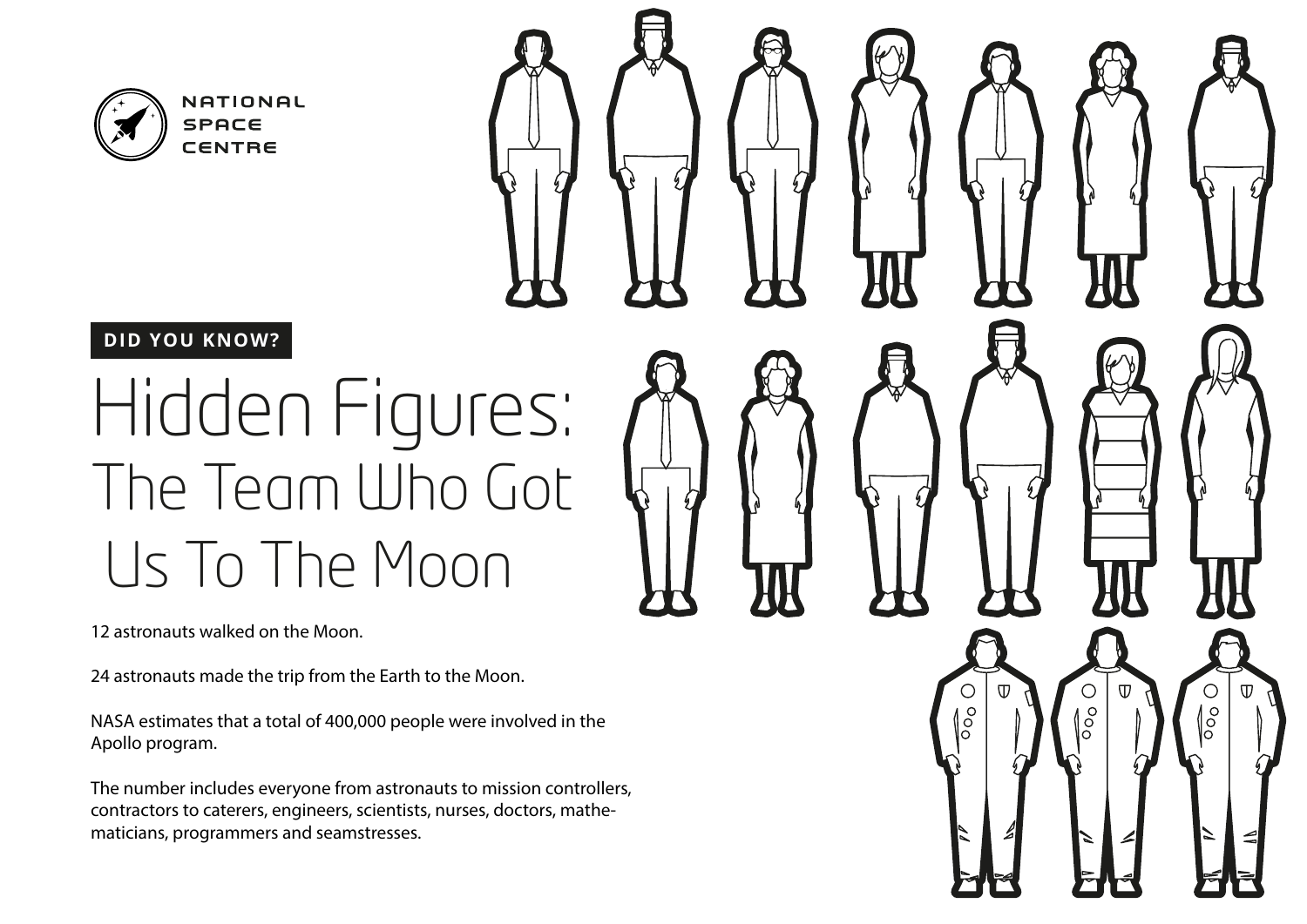



#### **DID YOU KNOW?**

### Lovell Telescope

Sited at the Jodrell Bank Observatory in Cheshire, this 76.2m across telescope was once the largest of its kind. As well as helping to unlock the secrets of our Universe it was used to track space probes including missions to the Moon and Mars!